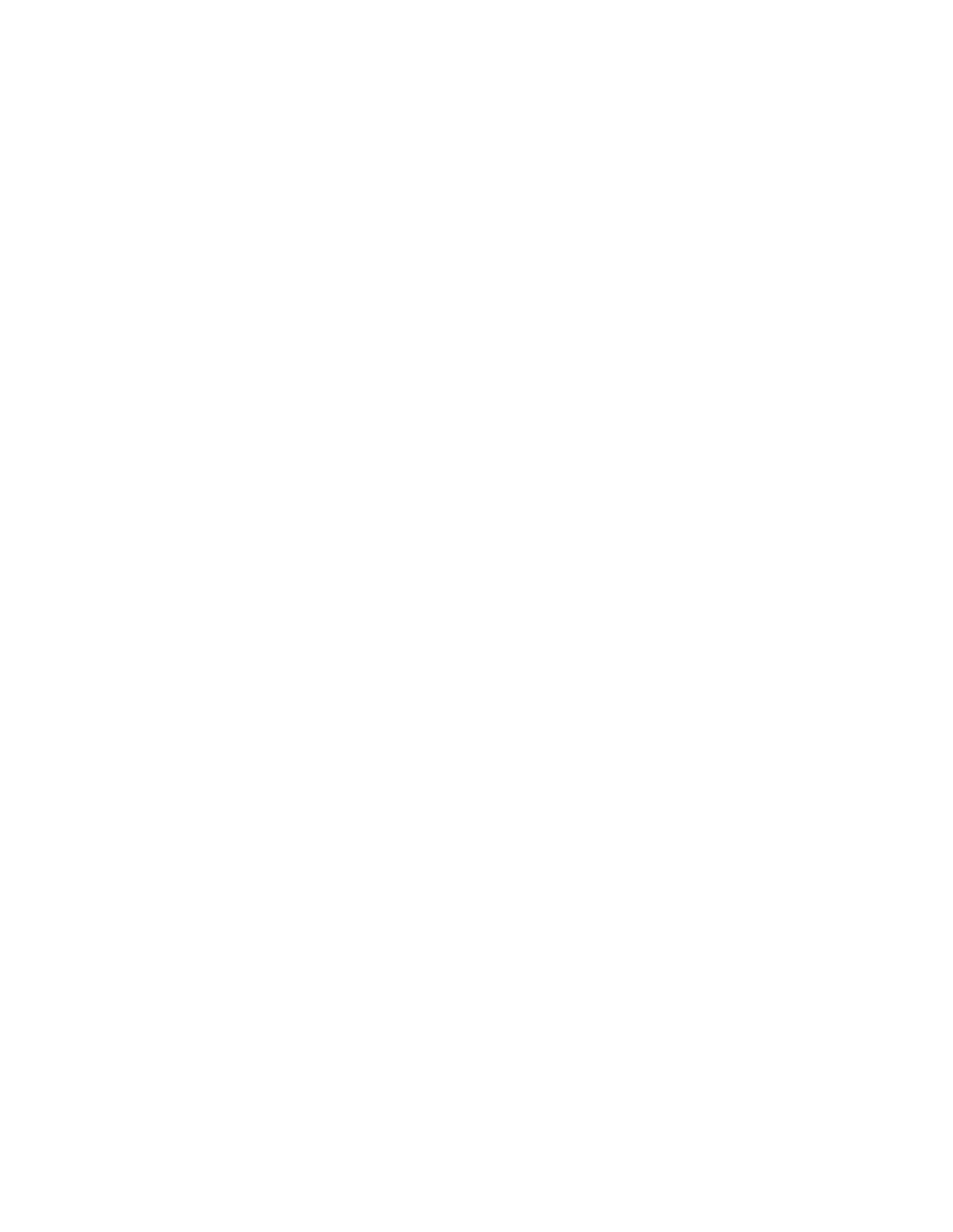## **Contents**

| Vision, Values, Purpose, Mission<br>Our Vision, 1<br>Our Values, 1<br>Our Purpose, 1                                                                                                 | 1                       | <b>Operations Planning Committee</b><br>Operations Planning Committee Composition, 15<br>Operations Planning Committee Role, 15<br>Operations Planning Committee Products, 15                                                                                 | 15 |
|--------------------------------------------------------------------------------------------------------------------------------------------------------------------------------------|-------------------------|---------------------------------------------------------------------------------------------------------------------------------------------------------------------------------------------------------------------------------------------------------------|----|
| Our Mission, 1<br><b>Introduction</b>                                                                                                                                                | 2                       | <b>Planning &amp; Resource Council Guidelines</b><br>Charge to the Council, 16                                                                                                                                                                                | 16 |
| <b>Structures for Participation</b><br>Participatory Governance Group, 3<br>Operational Group, 3<br>Subcommittee, 3<br>Ad Hoc Committee, 3<br>Task Force, 3                          | $\overline{\mathbf{3}}$ | Ongoing Budget Augmentation and Elimination, 16<br>Funding New or Expanding Programs or<br>Initiatives, 17<br>Determining and Allocating Full-Time Teaching<br>Faculty Positions, 18<br>Determining and Allocating Contract Classified<br>Staff Positions, 19 |    |
| <b>Responsibility for Governance</b>                                                                                                                                                 | $\overline{\mathbf{4}}$ | Allocation of Office Space, 20                                                                                                                                                                                                                                |    |
| Faculty Participation, 4<br>Classified Staff Participation, 4<br>Student Participation, 5<br>Administrator Participation, 5                                                          |                         | <b>Additional Committees and Groups</b><br>Participatory Governance Groups, 21<br>Operational Groups, 24<br>Subcommittees, 27                                                                                                                                 | 21 |
| <b>Integrated Planning &amp; Budget</b><br>Procedures for Action                                                                                                                     | 7                       | Ad Hoc Committees, 29<br>Taskforces, 29<br>Bargaining Units, 30                                                                                                                                                                                               |    |
| <b>Resource Allocation Process</b><br><b>Emergency Requests, 8</b>                                                                                                                   | 8                       | Appendices<br>California Administrative Code, 31                                                                                                                                                                                                              | 31 |
| <b>Participatory Governance</b><br><b>Integrated Planning &amp;</b><br><b>Budget Structural Elements</b>                                                                             | 9                       | Cal. Admin. Code tit. 5, § 51023.5, 32<br>Cal. Admin. Code tit. 5, § 51023.7, 34                                                                                                                                                                              |    |
| <b>Planning Membership Structures</b><br>Core Mission Workgroups, 10<br>Terms of Service, 10                                                                                         | 10                      | <b>Foothill De-Anza Community</b><br><b>College District Board Policies</b><br>Student Role in Governance 2222, 36<br>Role of the Academic Senate in Academic and                                                                                             | 36 |
| <b>Planning and Resource Council (PaRC)</b><br>Planning and Resource Council Composition, 11<br>Planning and Resource Council Role, 11<br>Planning and Resource Council Products, 12 | 11                      | Professional Matters 2223, 37<br>Role of Classified Staff in Governance 2224, 38<br>Participatory Governance as of April 7, 2010, 39                                                                                                                          |    |
| <b>Core Mission Workgroups</b><br>Core Mission Workgroup Composition, 13<br>Core Mission Workgroup's Purpose and Charges, 13                                                         | 13                      |                                                                                                                                                                                                                                                               |    |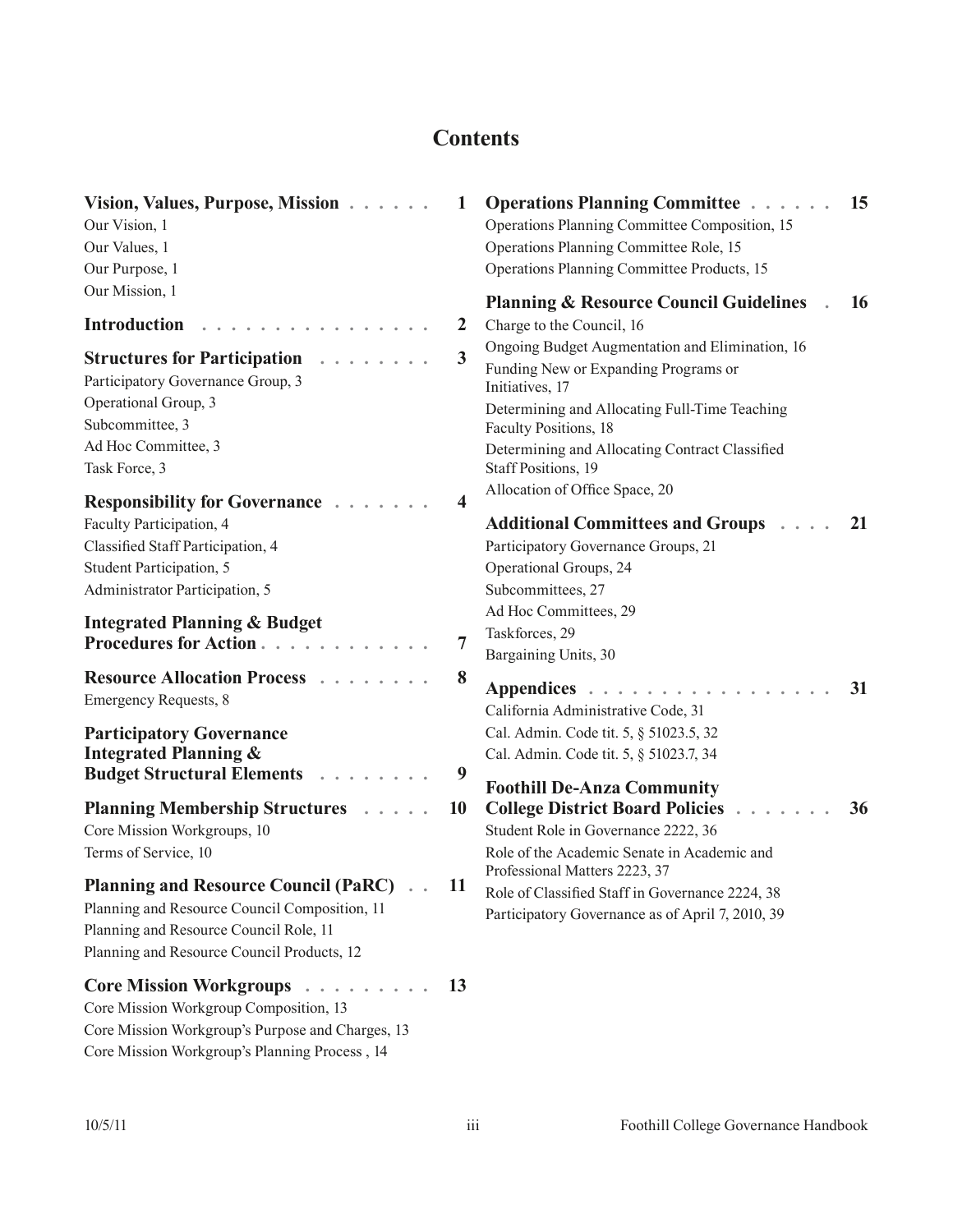## **Vision, Values, Purpose, Mission**

## <span id="page-3-0"></span>**Our Vision**

Foothill College envisions itself as a community of scholars where a diverse population of students, faculty and staff intersect and are engaged in the search for truth and meaning. We recognize that by necessity this search must be informed by a multiplicity of disciplinary modes of inquiry. In order to ensure that every student has the opportunity to share in this vision, Foothill College commits itself to providing students with the necessary student support services, outstanding instruction, and opportunities for leadership both within and outside the classroom. By enacting this vision, the college ensures that it remains the distinctive and innovative institution it has been since its inception.

## **Our Values**

Honesty – Integrity – Trust – Openness – Transparency – Forgiveness – Sustainability

## **Our Purpose**

To provide access to educational opportunity for all with innovation and distinction

## **Our Mission**

A well-educated population being essential to sustaining and enhancing a democratic society, Foothill College commits itself to providing access to outstanding educational opportunities for all of our students. Whether through basic skills, career preparation, lifelong learning, or transfer, the members of the Foothill College community are dedicated to the achievement of learning and to the success of our students. We affirm that our unwavering dedication to this mission is critical to the prosperity of our community, our state, our nation, and the global community to which all people are members.

Adopted June 24, 2009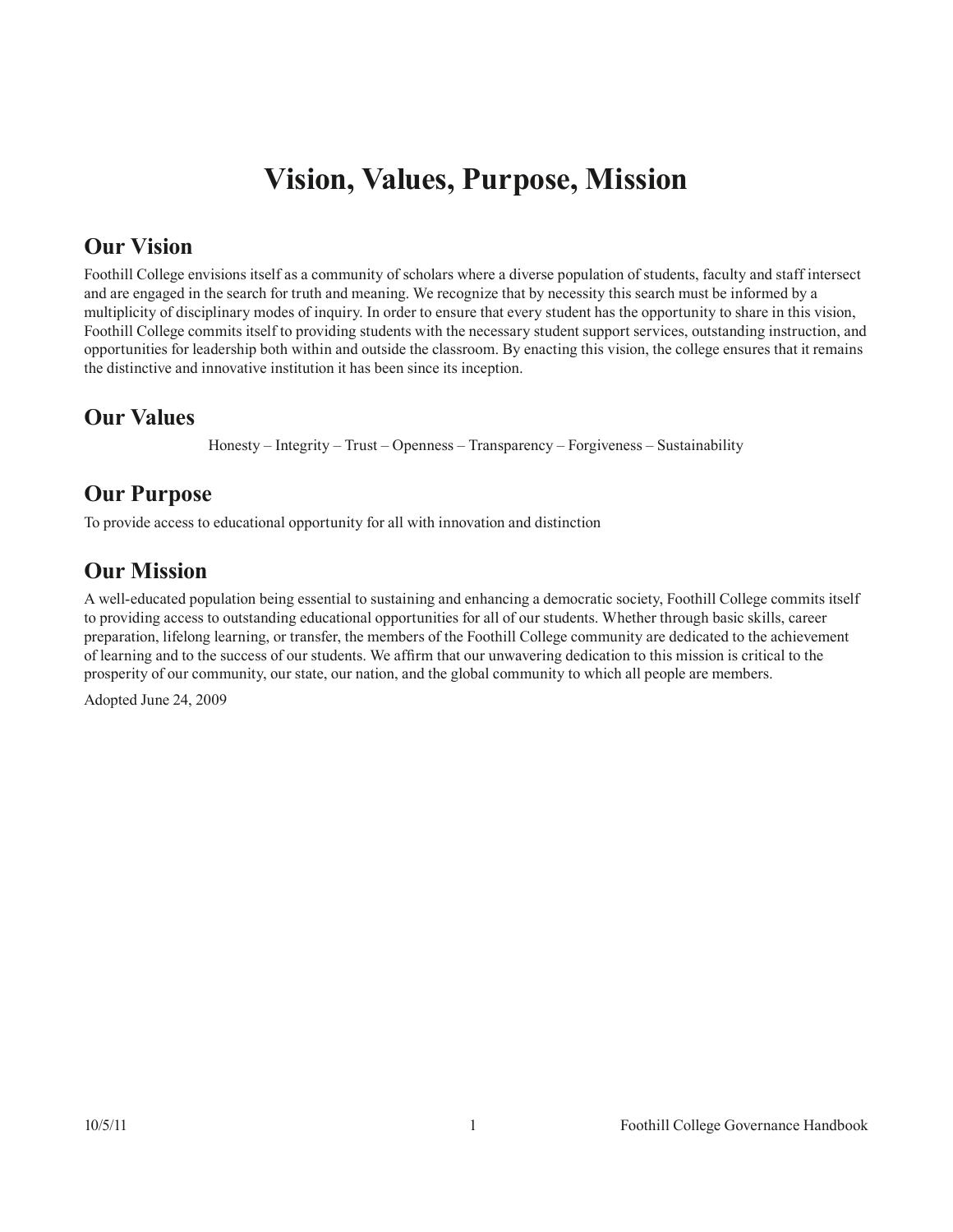## **Introduction**

<span id="page-4-0"></span>Over 20 years ago, the California Legislature and the Governor approved AB 1725 which directed the California Community College Board of Governors to develop regulations which, among other things:

*… ensure faculty, staff, and students (have) the opportunity to express their opinions at the campus level, and to ensure that these opinions are given very reasonable consideration, and the right to participate effectively in district and college governance, and the right of academic senates to assume primary responsibility for making recommendations in the areas of curriculum and academic standards (70900.5).*

Upon direction from the Legislature, the California Community College Board of Governors adopted Title V regulations to implement AB 1725. For faculty, these regulations are contained in section 51023 and again in section 53201 specifically for Academic Senates. Regulations pertaining to classified staff can be found in section 51023.5 and those pertaining to students are under section 51023.7. The Board of Governors then directed each community college district Board of Trustees to adopt local policies and procedures to implement these Title V regulations.

The FHDA Board of Trustees policies supporting the Title 5 regulations are contained in three sections (*See Appendix*):

- Board Policy 2222: Student Role in Governance
- Board Policy 2223: Role of the Academic Senate in Academic and Professional Matters
- Board Policy 2224: Role of Classified Staff in Governance

At Foothill College, participatory governance is grounded in the inclusion of faculty, staff, and students in the decisionmaking processes. The inclusion of all constituent groups and varying viewpoints promotes effective collaboration in college planning. The Academic and Classified senates, the Associated Students of Foothill College (ASFC), and the collective bargaining units are all present at the highest participatory governance council, Planning and Resource Council (PaRC). Twoway communication between the individual members of PaRC and their constituent groups is critical for optimal functioning of the planning structure.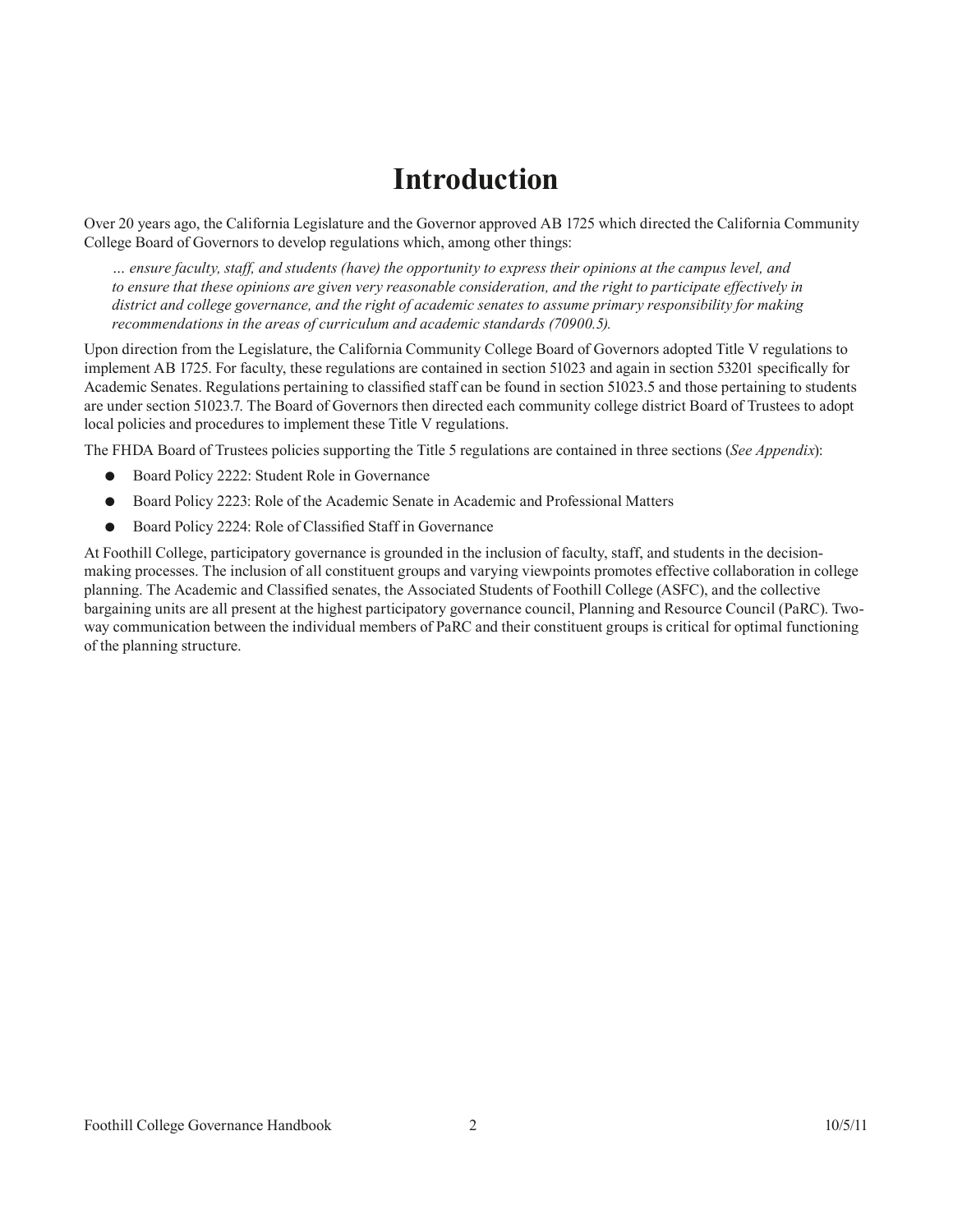## **Structures for Participation**

## <span id="page-5-0"></span>**Participatory Governance Group**

Committee or council consisting of constituent representatives designated or selected to act in an advisory capacity that meets on a regular basis. The charge of Foothill College governance committees or councils is to communicate ideas, concerns, and recommendations through dialogue between policy or advisory groups, PaRC, and their constituents. In addition, Foothill De-Anza governance groups serve a similar role in facilitating the communication of idea, concerns, and recommendations through dialogue between policy and advisory groups across the district.

## **Operational Group**

Standing committee or council intended to consider all matters pertaining to procedural issues as defined by the role of the members (e.g., Admin Council, Instructional Deans Group).

### **Subcommittee**

A permanent sub group convened by a standing committee or council designated to consider specific subjects in detail for recommendations back to the standing committee or council. The chair must be a member of the committee or council to which it reports. Other members need not be members of the committee to which it reports.

## **Ad Hoc Committee**

A working group or sub-group created by a council or operational committee to address and make recommendations on a particular subject. The members need not be from a council or committee.

## **Task Force**

A constituency-represented group specifically convened by and reporting to PaRC or to the President (or President's designee) to address a special college-wide subject/issue and meets until the subject/issue is resolved.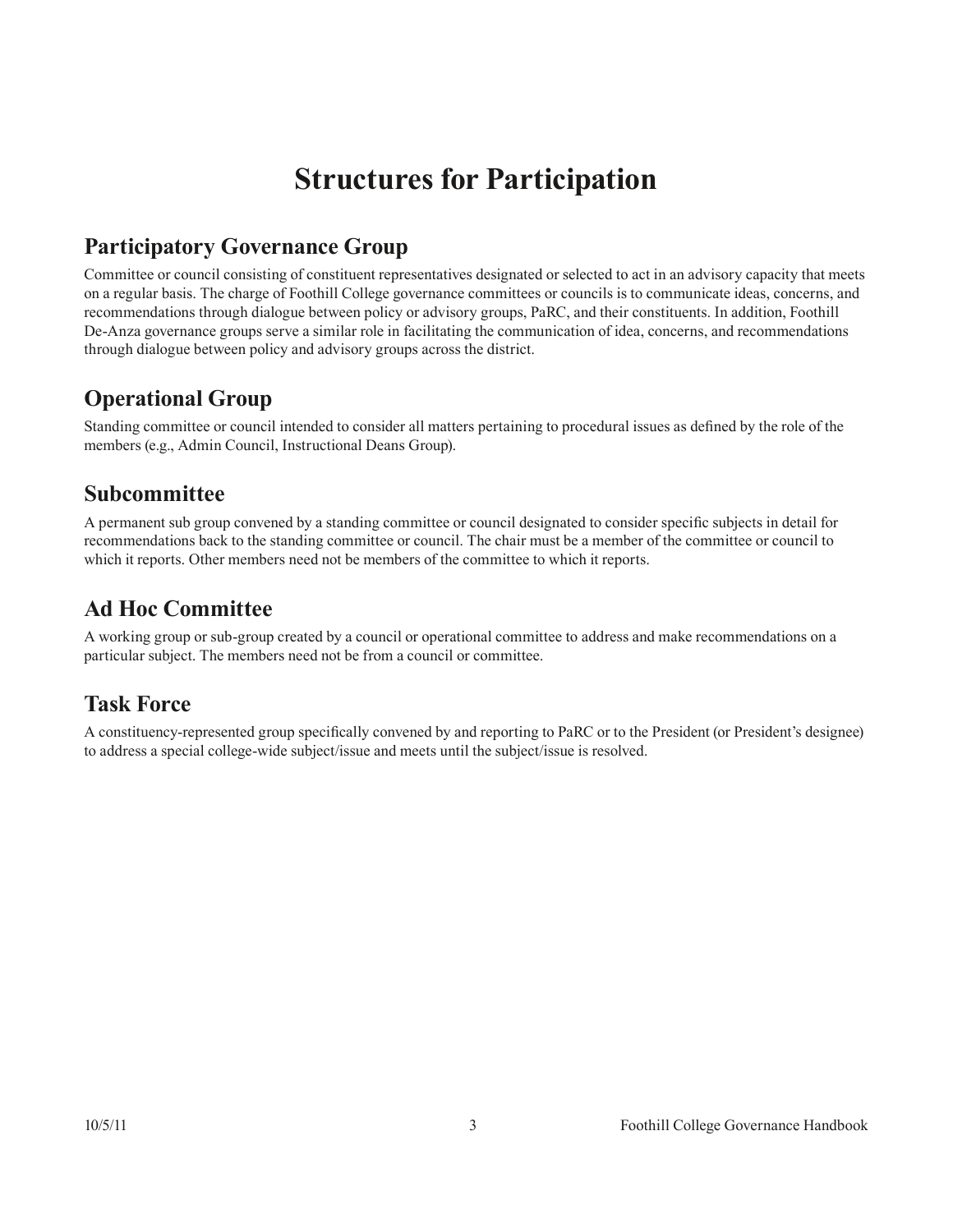## **Responsibility for Governance**

## <span id="page-6-0"></span>**Faculty Participation**

#### *Operational Planning*

Individual departments and divisions have varying processes for how local decisions are made about developing syllabi, requesting supplies, and scheduling classes, among other things. Faculty are encouraged to check with their curriculum and senate representatives, department and division faculty, and division deans for more detailed information.

#### *Participatory Governance*

The Academic Senate is responsible for formal recommendations regarding academic and professional matters (See Appendix: California Administrative Code Title 5 Section 53201, FHDA Board Policy 2223). The Academic Senate Executive Board consists of three elected officers and two representatives from each academic division, along with an elected parttime faculty representative and liaisons from the Classified Senate, ASFC, Faculty Association, and President's Cabinet. Academic Senate meetings are open and all faculty are encouraged to communicate regularly with their representatives and to participate in Senate sponsored events, activities, and meetings. Senate minutes are posted on their website: http:// www.foothill.edu/senate/. The Senate is also responsible for appointing faculty to college and district standing committees, peer review teams, and various college and district ad hoc committees. In addition, the Senate provides input into the prioritization process for new planning and resource requests through their appointments to the Core Mission Workgroups, the Operations Planning Committee, and the Planning and Resource Council. The Senate president meets regularly with the College President and Vice President of Instruction & Institutional Research to ensure college-wide faculty concerns are communicated and discussed. The Senate President serves alongside the College President and Classified Senate President in chairing the Planning and Resource Council (PaRC).

#### *Collective Bargaining*

The Faculty Association (FA) is the collective bargaining representative for all Foothill College faculty. FA often appoints representatives to committees and groups that deal primarily with employee contracts and benefit information and issues. Questions or concerns regarding faculty working conditions should be directed to your FA representatives.

### **Classified Staff Participation**

#### *Operational Planning*

Classified staff have the responsibility to participate in decision-making in a number of different ways across the college. At the operational level, classified staff collaborate with other staff, administrators, faculty, and students within and across their departments, programs, and service areas to determine the most effective ways to meet the needs of the students, personnel, and the college. Different units have varying processes for how operational decisions are made and staff are encouraged to check with their supervisors, governance, and/or bargaining unit leaders for more detailed information.

#### *Participatory Governance*

The Foothill College Classified Senate is responsible for representing all classified staff in the participatory governance processes of the college and district (See Appendix: Education Code Section 70901.2, California Administrative Code Title 5 Section 51023.5, FHDACCD Board Policy 2224). Participation in the Senate provides all classified staff with the chance to contribute and respond to college and district policies. The Executive Board of the Senate consists of four elected officers, 10 elected representatives from all areas of the college, as well as any appointees to college or district committees. Senate meetings are open and all classified staff are encouraged to communicate regularly with their representatives and participate in Senate sponsored events, activities, and meetings. The Senate minutes and other timely information are posted on their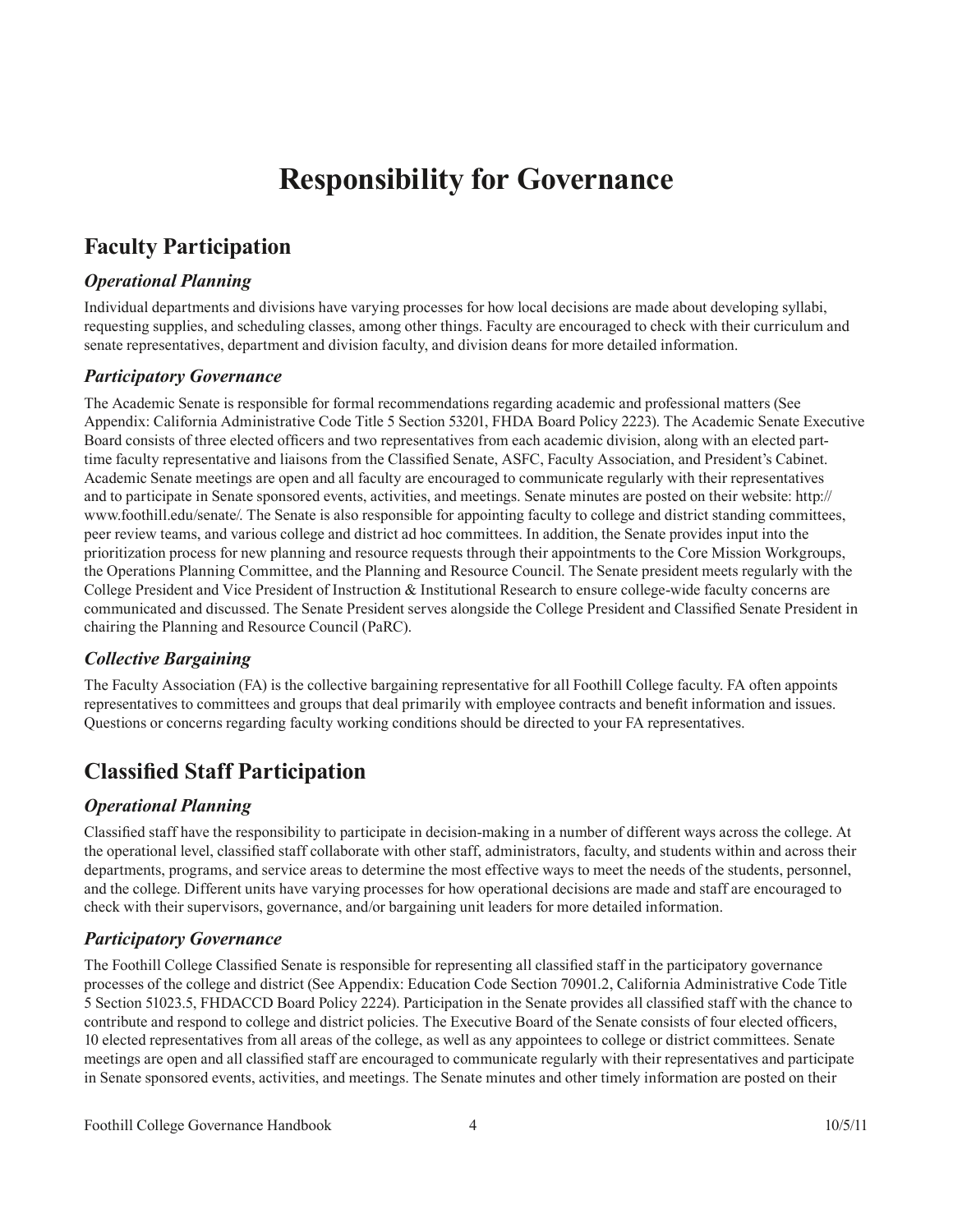<span id="page-7-0"></span>website: http://www.foothill.edu/classified/. The Senate is responsible for appointing classified representatives to college and district standing and ad hoc committees. The Senate provides input to the prioritization process for new planning and resource requests through their appointments to the Core Mission Workgroups, the Operations Planning Committee, and the Planning and Resource Council. In addition, the Senate President meets regularly with the College President to ensure college-wide classified concerns are communicated and discussed. The Senate President serves alongside the College President and Academic Senate President in chairing the Planning and Resource Council.

#### *Collective Bargaining*

Classified staff have five collective bargaining units that represent all classified employees on work related conditions. Questions or concerns regarding working conditions should be directed to the ACE, CSEA, Teamsters or Operational Engineers union stewards or representatives. The various unions often appoint representatives to committees and groups that deal primarily with employee contracts, working conditions, and benefit information.

#### *Confidentials – Meet and Confer Group*

"Confidential Employee" is an employee of the District who, in the regular course of his/her duties, has access to confidential information that contributed to the development of management proposals and decisions with respect to employer-employee relations. (Government Code Section 3540.1(c)) As such, they are not a bargaining unit, but rather a meet and confer unit.

### **Student Participation**

The Associated Students of Foothill College (ASFC) is responsible for representing all students to the college president, Academic Senate, Classified Senate, and college standing committees (FHDA Board Policy 2222, California Administrative Code Title 5 Section 51023.7). The ASFC appoints eligible students to serve on a number of college standing committees, including the Planning and Resource Council, the Core Mission Workgroups, among others. All Foothill students are represented on the Foothill-De Anza Board of Trustees by a non-voting Student Trustee (FHDA Board Policy 2222). The ASFC president is a member of the Planning and Resource Council.

Each Foothill student has specific rights and responsibilities as a student enrolled in the college. All students are encouraged to make their voice heard by voting or participating in student elections and in student clubs or by contributing their opinions to occasional college surveys regarding student satisfaction with the college and specific departments and services.

#### *Participatory Governance*

Students participate in decision-making processes in a variety of ways. The ASFC meets regularly and appoints student representatives to governance groups and committees within the college. The ASFC provides input to the prioritization process for new planning and resource requests through their appointments to the Core Mission Workgroups, the Operations Planning Committee, and the Planning and Resource Council. Students have a responsibility to gather information from these meetings and to disseminate this information and collect feedback from their student peers.

## **Administrator Participation**

#### *Operational Planning*

Administrators participate in decision-making processes in a variety of ways. In their local areas of responsibility, they are responsible for seeking faculty, staff, and student input to improve programs and services, as well as working with their direct supervisors and appropriate committees and work groups to represent the ideas and issues of their areas. Managers are responsible for facilitating department and unit program reviews and plans by faculty and staff, as well as for facilitating division or service area meetings where faculty and staff work together to prioritize any requests for college-wide resources coming from their academic or service areas.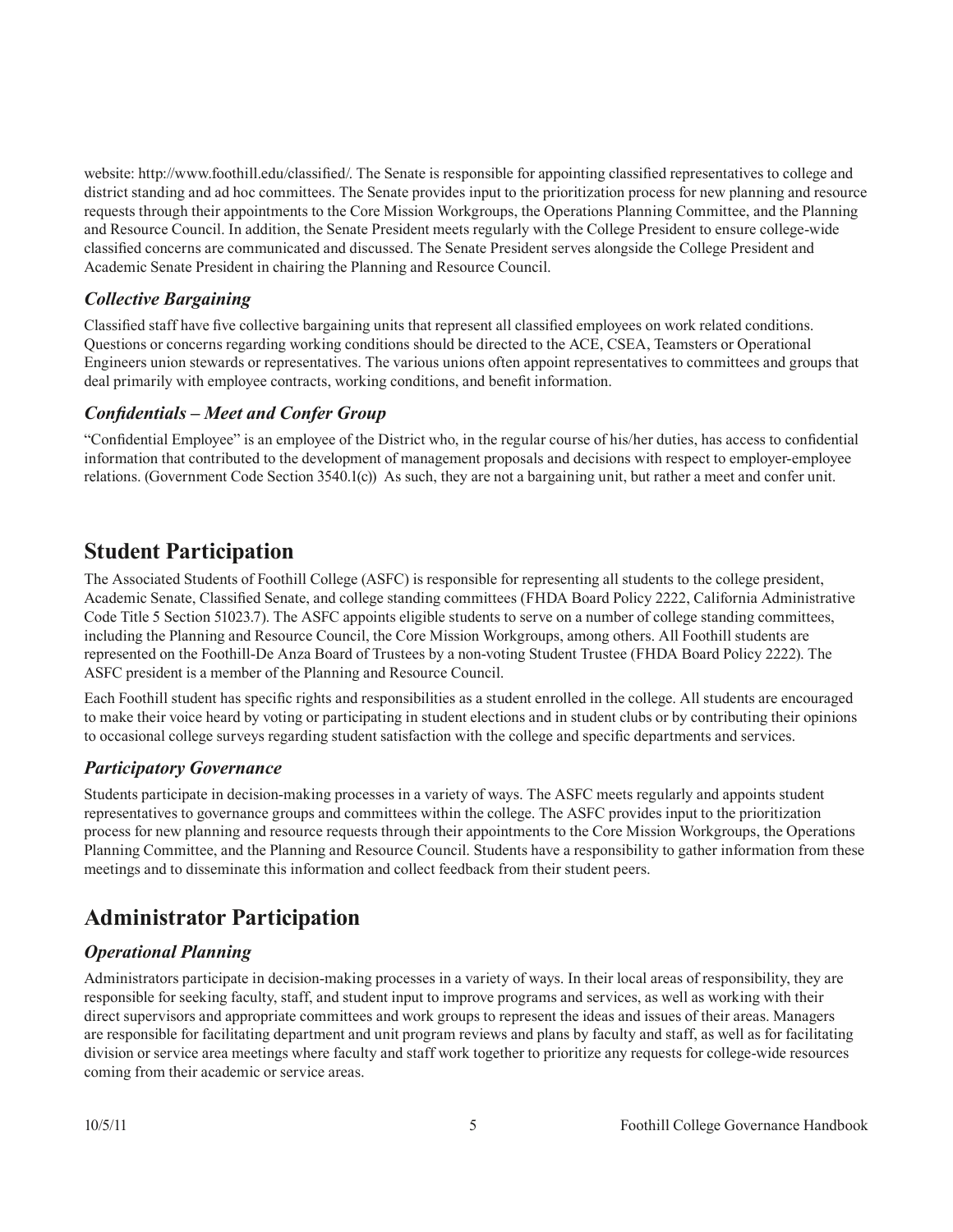All administrators serve on the Admin Council, which meets monthly and includes all vice presidents, deans, directors, and supervisors. When needed, managers provide formal input on governance issues to the college president.

The Instructional Deans have a monthly meeting with the Vice President of Instruction and Institutional Research to problem solve and discuss operational issues such as providing curriculum support to faculty, program compliance and regulatory changes, enrollment management, and coordinating overlapping programs and services.

The President's Cabinet meets weekly and includes the President, all the Vice Presidents, two Associate Vice Presidents, and the College Researcher. President's Cabinet is responsible for discussing overall college operational issues and making recommendations to the president based on input from their areas.

#### *Participatory Governance*

Administrators are appointed to serve on a variety of Foothill College and District ad hoc and standing committees by the college president. The administrators provide input to the prioritization process for new planning and resource requests through their appointments to the Core Mission Workgroups, the Operations Planning Committee, and the Planning and Resource Council. In addition, administrators have a responsibility to solicit opinions from faculty, staff, and students in effected areas, as well as give those opinions reasonable consideration before final decisions are made that effect those individuals.

#### *Non-Collective Bargaining*

Administrators who are directors, deans, and vice presidents are represented by the meet and confer group, American Management Association (AMA). Questions and concerns regarding working conditions should be directed to AMA representatives.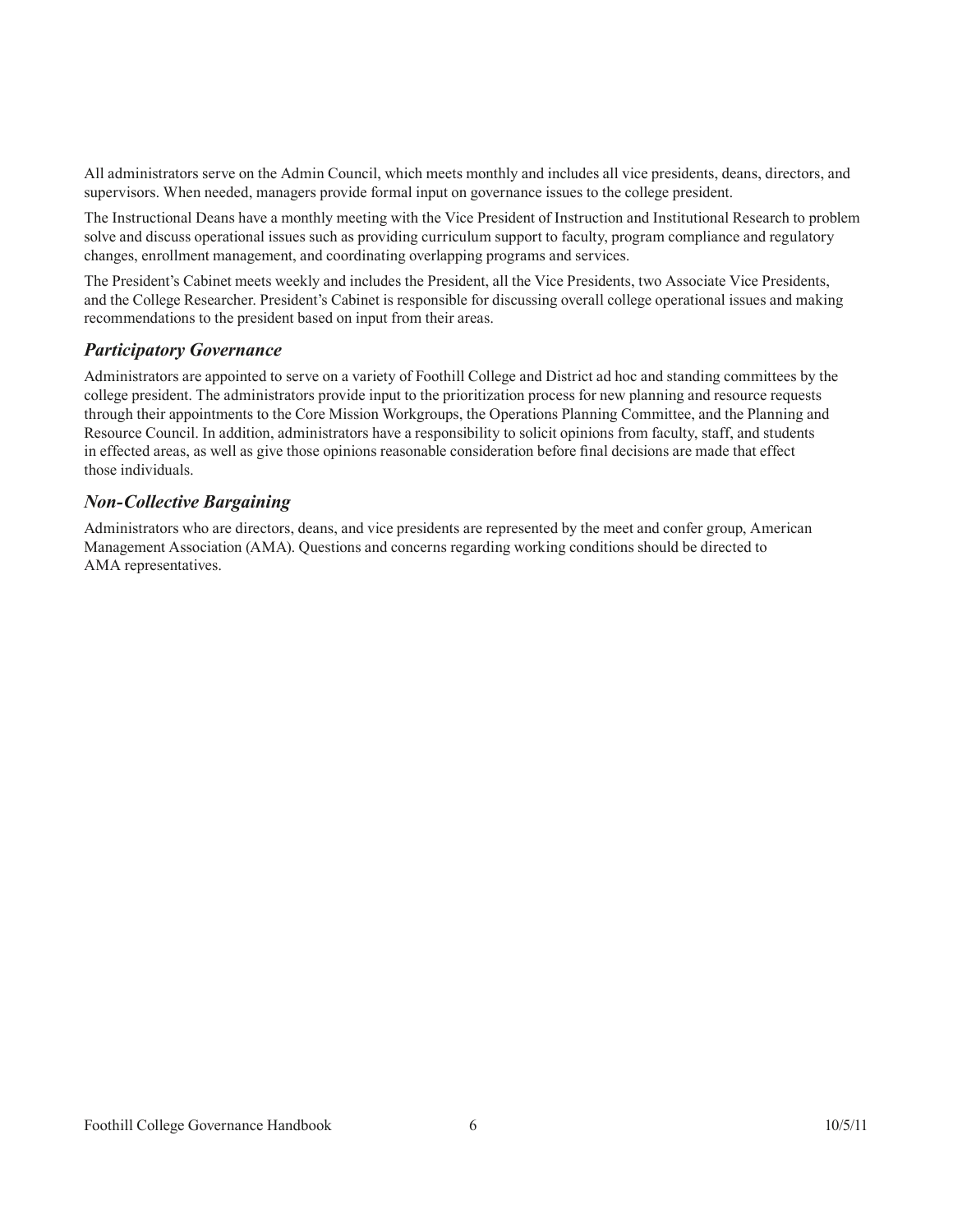## <span id="page-9-0"></span>**Integrated Planning & Budget Procedures for Action**

The goal of integrated planning and budget is to provide the college with the opportunity to examine the totality of the needs of the college in relationship to the Educational and Strategic Master Plan before making decisions.

The GUIDING PRINCIPLES used to develop the Integrated Planning and Budgeting processes were:

- Driven by our mission and Educational and Strategic Master Planning goals.
- Transparent, understandable and informed by data. The integrated planning and budget process defines HOW decisions are made, but the process does not make the decisions. The college leadership makes budgeting decisions informed by collaborative and transparent campus input. College leadership is accountable for their decisions and will provide, in writing, explanations when they do not accept the recommendations of planning councils.
- Iterative, cyclical process, involving annual assessment and refinement to ensure that it effectively integrates planning and budgeting.
- Foster flexibility and innovation as well as accountability for divisions, departments, and units. Ongoing assessment of the impact of expenditures will be a critical component of assuring accountability for results.
- Aligned with college Educational and Strategic Master Planning priorities and increasing student learning. Our budget reflects our choices and reallocation or substitution of resources may occur to meet highest priority needs.
- Intended to increase collaboration and efficiencies across the institution.
- Assume that these processes impact all funds.
- Collaboratively developed division plans that are informed by detailed program plans which are linked to Educational and Strategic Master Planning goals and action plans.

To develop a college-wide perspective, resource requests are rooted in SLO assessment/reflection, program review, and standing committee recommendations. In addition, all groups prioritizing requests are asked to submit a rationale for their prioritization and to link their priorities to the Educational and Strategic Master Plan and the improvement of student learning.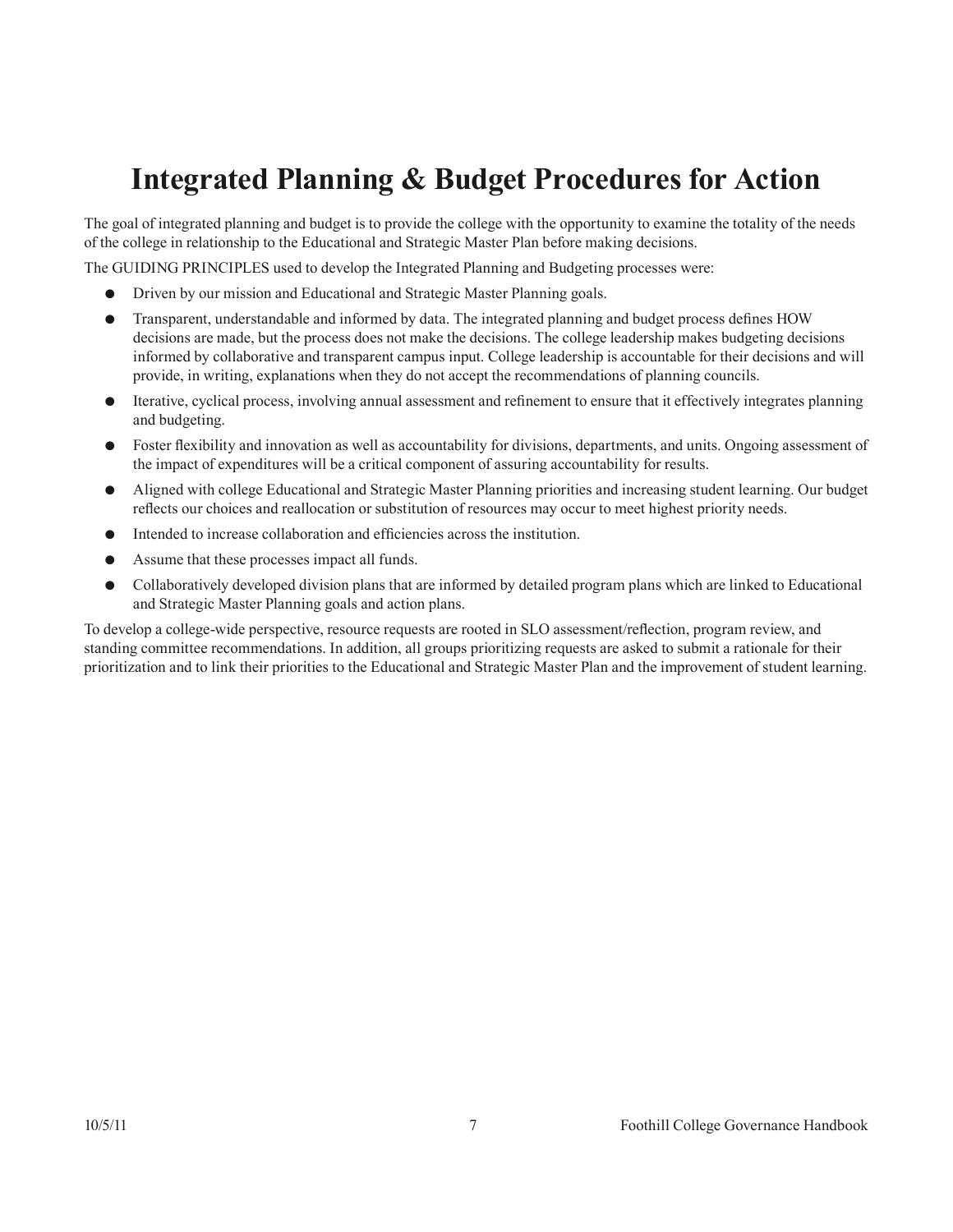## **Resource Allocation Process**

<span id="page-10-0"></span>Resource allocation requests should be made through the annual Resource Allocation Process. All resource requests (personnel, B-budget, facilities, technology, equipment) are forwarded to and prioritized by the appropriate academic, administrative or student services division or by the subcommittee for prioritization of committee plans. All programs and services must participate in the program review process that includes annual updates in the years a program does not complete a full review. Program review and program review updates, Student Learning Outcomes and Assessment, and related supporting data will be reviewed as part of each request.

- 1. Prioritized requests from divisions, departments and Core Missions are submitted to the Operations Planning Committee.
- 2. Divisions and Departments may bring their requests to one or more Core Mission Workgroups first to gain more information or support. Core Mission Workgroups may submit their own requests.
- 3. All resource requests submitted to the OPC are vetted for accuracy in data and metrics and are then presented to the Planning and Resource Council (PaRC) for final prioritization in alignment with the Educational and Strategic Master Plan.
- 4. Final prioritizations are then forwarded to the College President for consideration.

### **Emergency Requests**

Unexpected resource needs that occur outside the normal allocation calendar may be submitted to cabinet by the responsible administrator. Allocations that are granted will be reported back to PaRC.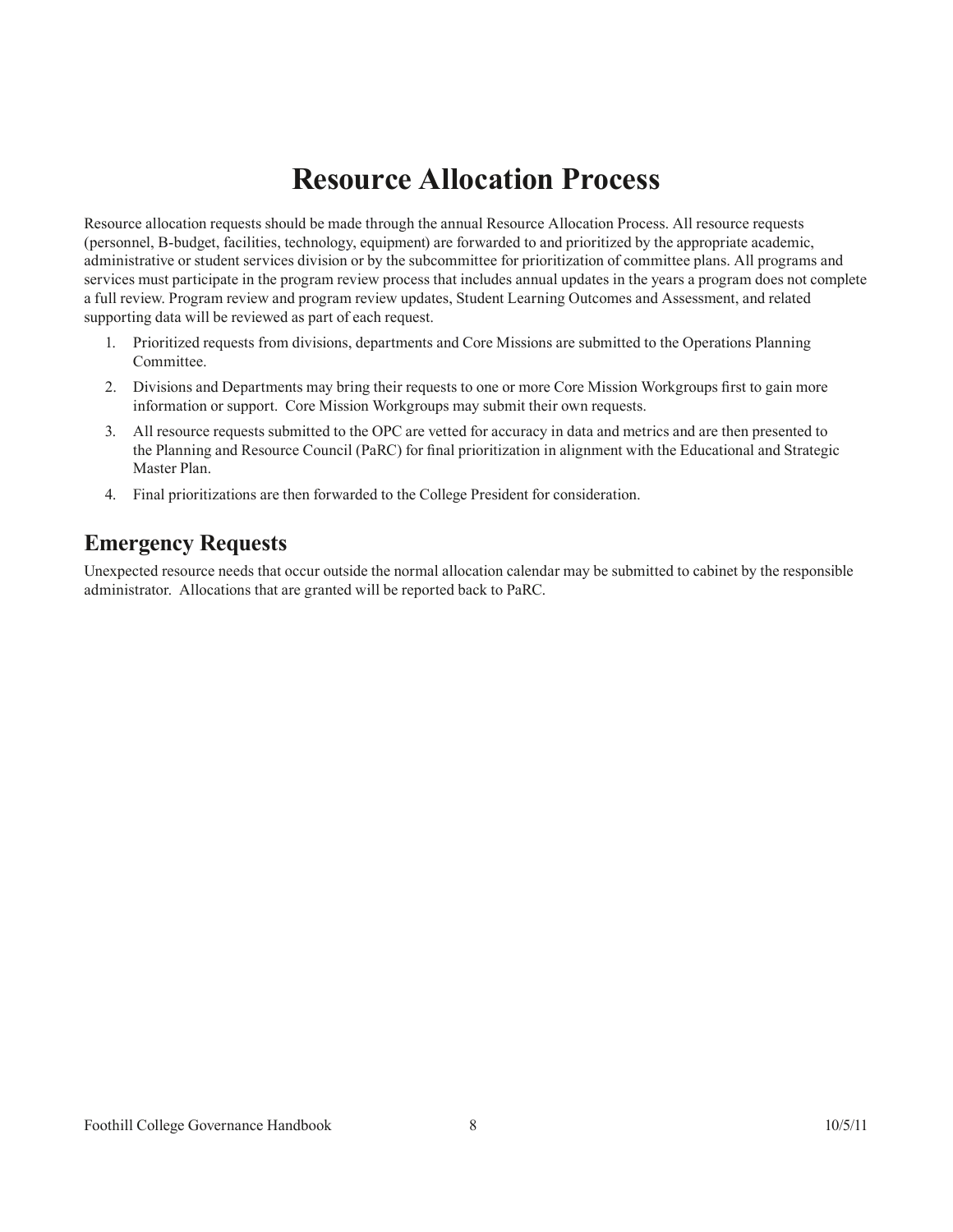<span id="page-11-0"></span>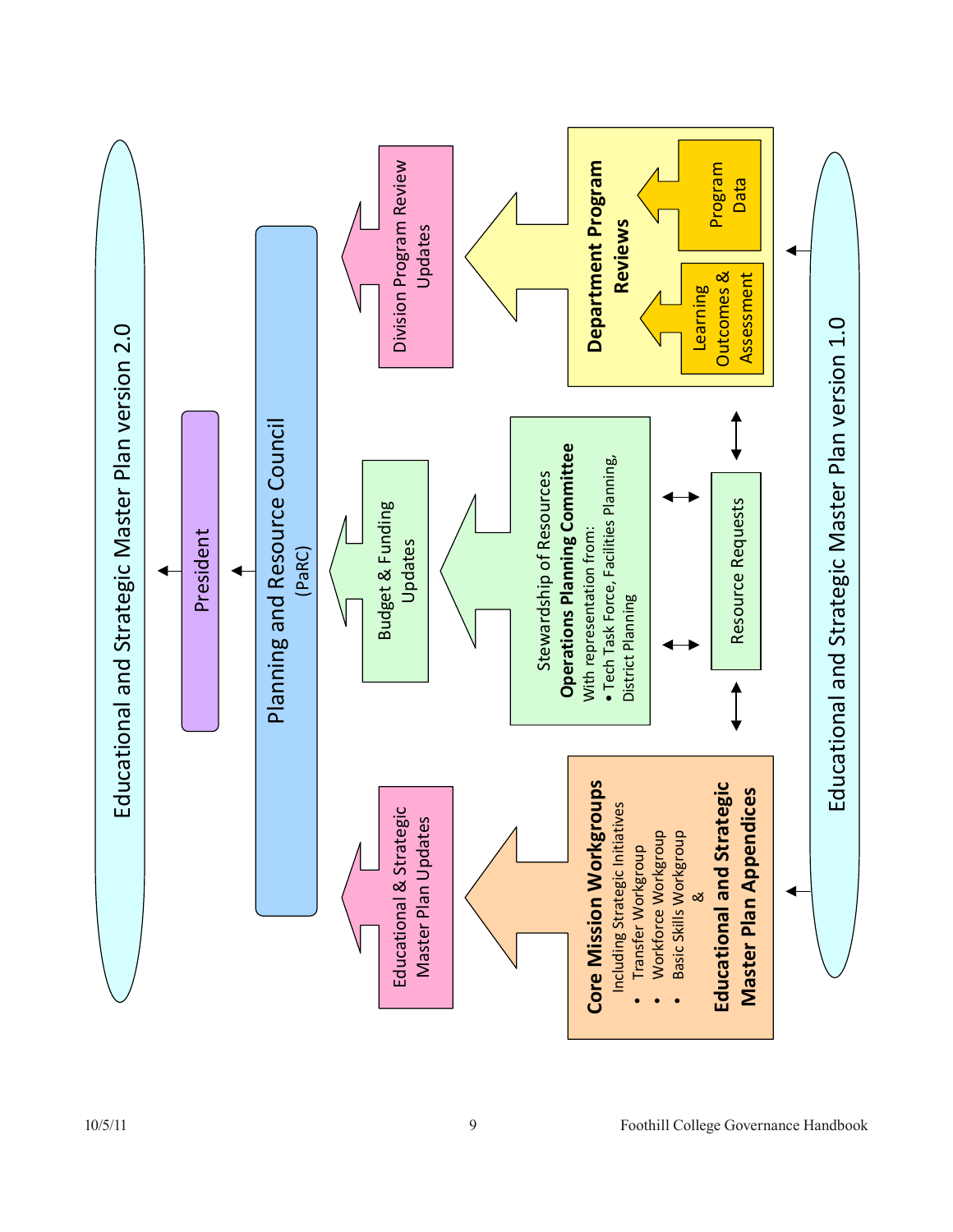## **Planning Membership Structures**

<span id="page-12-0"></span>In creating the membership structure for the Planning and Resource Council (PaRC), the various Core Mission Workgroups, and the Operations Planning Committee, appointments will be made as follows:

- Faculty appointments made by the Academic Senate
- Classified appointments made by the Classified Senate and Bargaining Units
- Student appointments made by Associated Students of Foothill College
- Administrative appointments made by Cabinet

### **Core Mission Workgroups**

More information on the Core Mission Workgroups can be found on [page 13.](#page-15-1)

- **Basic Skills**
- **Transfer**
- Workforce

### **Terms of Service**

To ensure broad, yet effective participation, appointed members to PaRC serve a minimum of two years with the option of additional two-year terms subject to the approval of their respective bodies. Appointments will be made by the Classified Senate and by the collective bargaining units.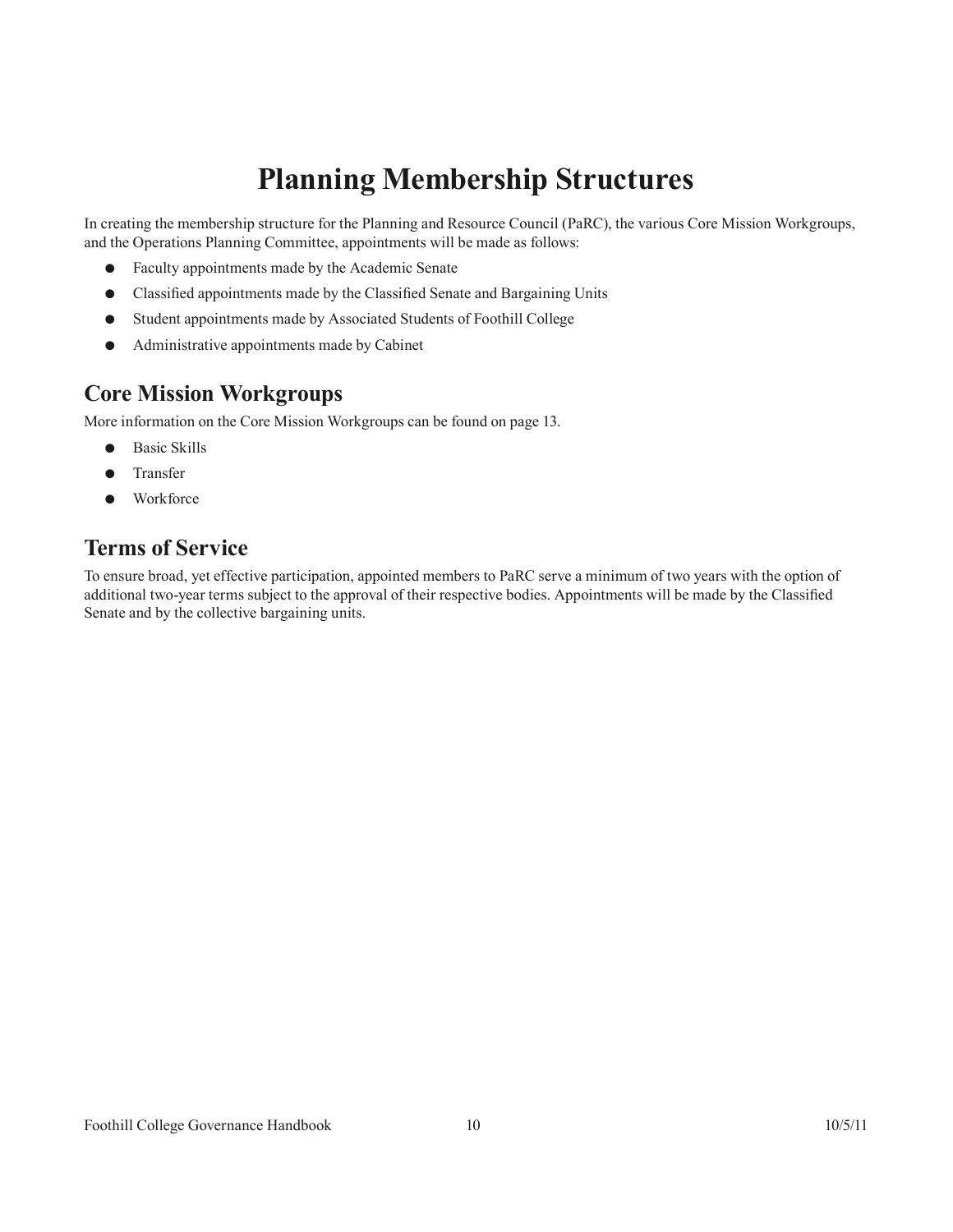## **Planning and Resource Council (PaRC)**

## <span id="page-13-0"></span>**Planning and Resource Council Composition**

19 voting members and 13 *ex officio* members must have a primary assignment at Foothill College:

- $\bullet$  Chairs (3):
	- College President (1)
	- Academic Senate President (1)
	- Classified Senate President (1)
- Members  $(16)$ :
	- ASFC President (1)
	- ASFC Student Trustee (1)
	- ASFC Student Members (2)
	- Core Mission Workgroup/Operational Budget Planning Chairs (12)
		- $\bullet$  Classified (4)
		- $\bullet$  Faculty (4)
		- **O** Deans/Directors (4)

## **Planning and Resource Council Role**

- Oversees and drives institutional planning agendas for each academic year. Integrates and synthesizes planning calendars, planning and assessment of all college wide plans, including the Educational and Strategic Master Plan (ESMP) to action, Instructional/Student Services/Administrative Program Plans and Reviews as they relate to the Core Mission Workgroups and to increasing student learning, ACCJC Recommendations, Accreditation Planning Agendas, Facilities Plans, Technology Plans, Student Equity Plans, and DSPS Plans.
- Prioritizes expenditures to advance the Core Mission Workgroups including resource requests for personnel, facilities, technology, and supplies.
- Evaluates proposals for Fast Track to Innovation expenditures.
- Approves the priorities for division budgets.
- Develops policy regarding budget reduction.
- Reviews College and District policies and develops procedures to implement policy.
- Provides Accreditation Oversight.
- Advises the President on issues regarding campus climate.
- Advises the President on any other issues affecting the well-being of the College at large.
- Evaluates instructional program discontinuance proposals.
- Promotes awareness and understanding of Foothill College budgeting, FHDA district budget, and the state budget.
- Evaluates proposed new instructional and student services programs against sustainability and compatibility with Foothill Core Mission Workgroups.
- Ex Officio Members (13):
	- $-$  ACE (1)
	- $\overline{\text{CSEA}}$  (1)
	- $-$  FA (1)
	- $\blacksquare$  Teamsters (1)
	- Operating Engineers (1)
	- $-$  MSA (1)
	- $\overline{\phantom{a}}$  Cabinet (7)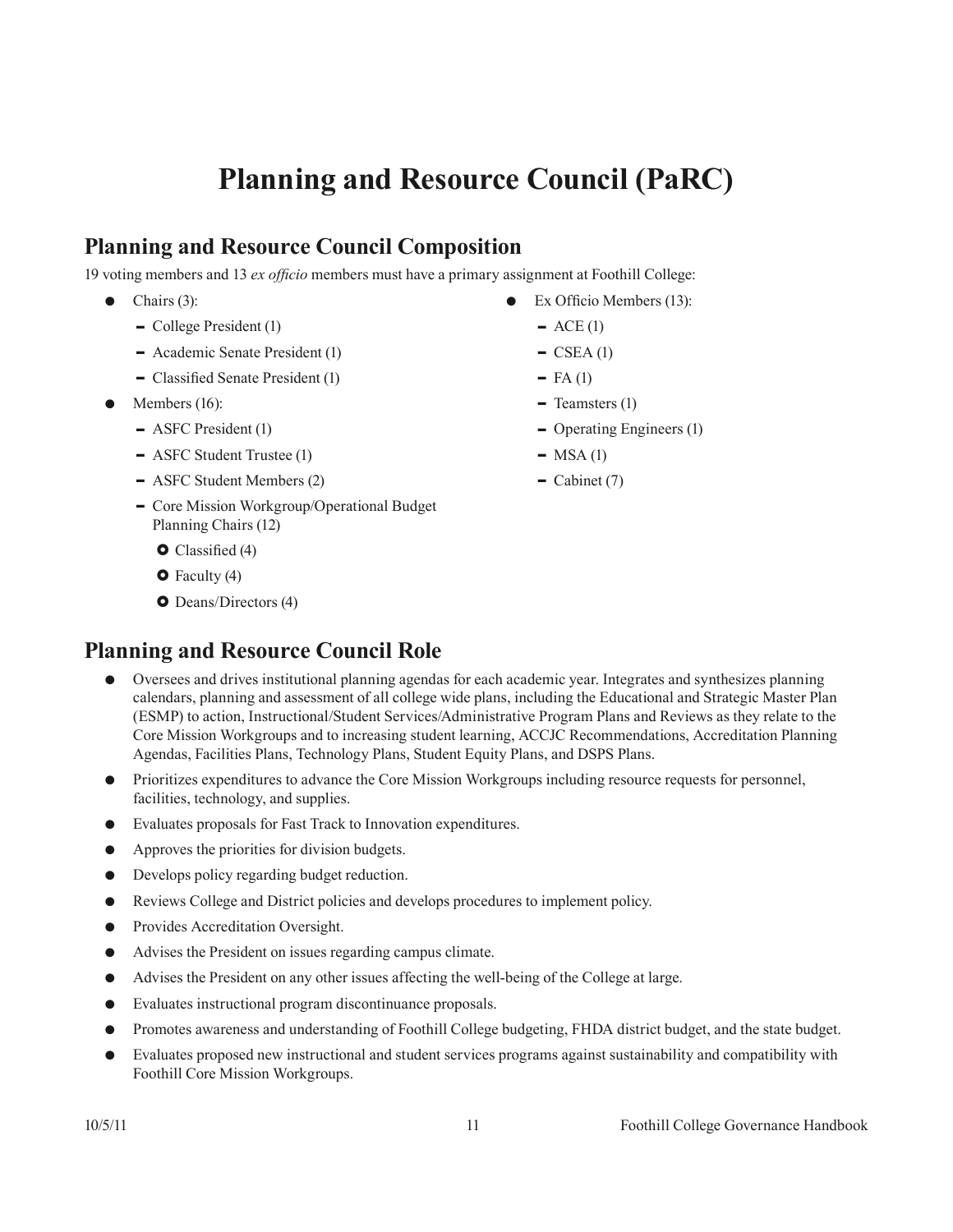## <span id="page-14-0"></span>**Planning and Resource Council Products**

- ESMP Updates.
- Prioritized list of expenditures (personnel, equipment, technology, and supplies) to drive Core Mission Workgroups and to improve student learning with accompanying rationale.
- Core Mission Workgroups progress reports against planned expenditures.
- Accreditation Progress Reports.
- Development of criteria and implementation of annual evaluation of the planning outcomes and process.
- Development of policies and procedures recommendations.
- Makes recommendations to President regarding budget reductions when required.
- Makes recommendations regarding Program discontinuance when required.
- Makes recommendation regarding proposed new instructional and student services programs.
- Maintain communication with college community by keeping an updated website with agendas, handouts, and minutes.
- Communicate via email and website the rationale behind decisions.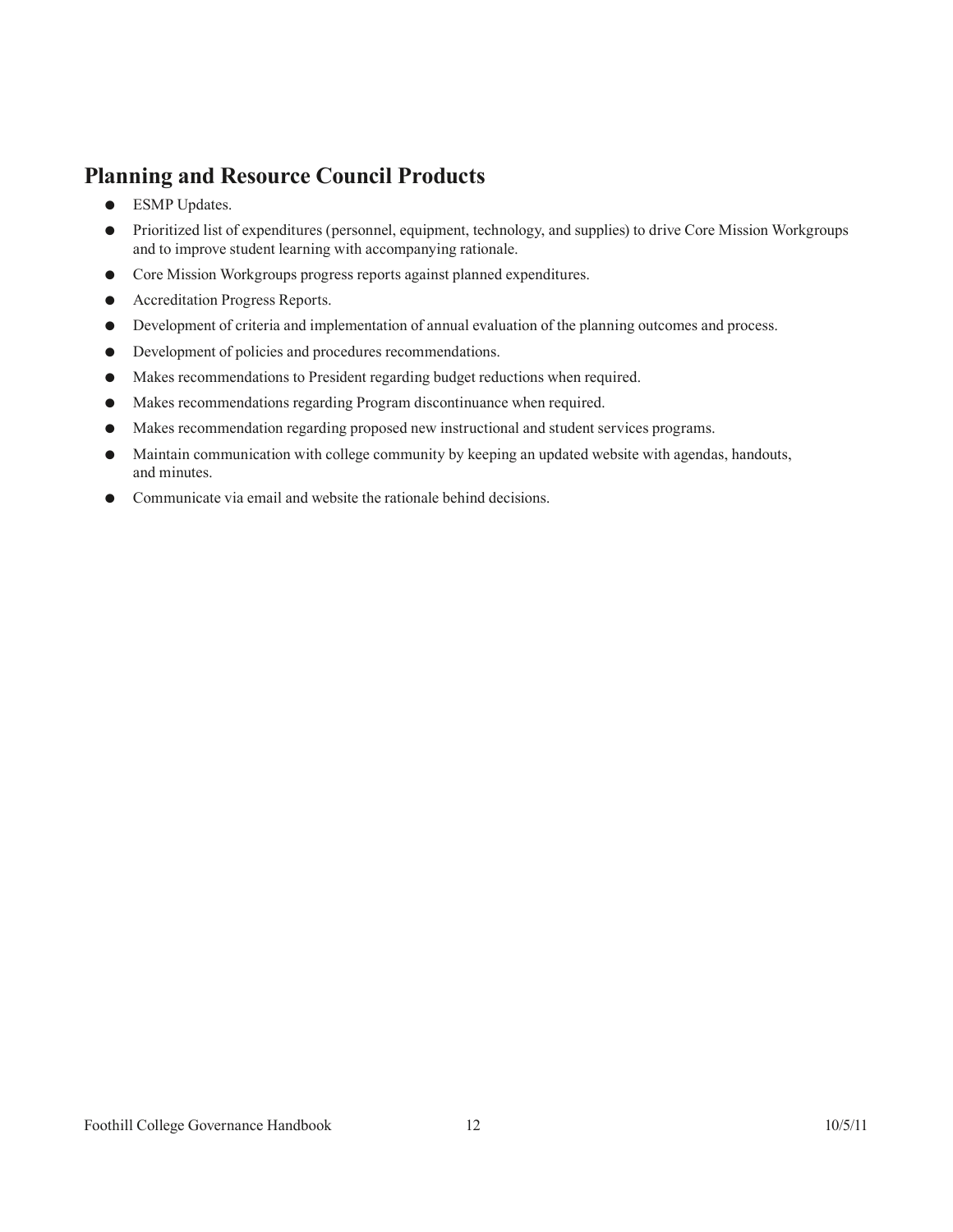## <span id="page-15-1"></span>**Core Mission Workgroups**

<span id="page-15-0"></span>There will be three (3) Core Mission Workgroups. Currently they are: Basic Skills, Transfer and Workforce.

- To ensure broad participation- one individual can only participate on one of the planning subcommittees of PaRC
- To ensure open lines of communication- one faculty and one classified member must be a member of their executive senate

### **Core Mission Workgroup Composition**

Each of the separate Core Mission Workgroups has 6 voting members, 1 ex officio member:

- $\bullet$  Chairs (3)
	- $\blacksquare$  Faculty (1)
	- $\blacksquare$  Classified (1)
	- $\blacksquare$  Dean/Director (1)
- $\bullet$  Members (3):
	- $\blacksquare$  Student (1)
	- $\blacksquare$  Classified (1)
	- $\blacksquare$  Faculty (1)
- Ex Officio:
	- Vice President (1)

### **Core Mission Workgroup's Purpose and Charges**

- To evaluate the effectiveness of the Core Mission.
	- Referencing Educational and Strategic Master Plan
	- Referencing research and identifying research needs.
- To develop short and long-term goals to strengthen the Core Mission.
- Align the goals to the Core Mission Workgroups.
- Identify common goals among the Core Missions
- Meet on monthly basis.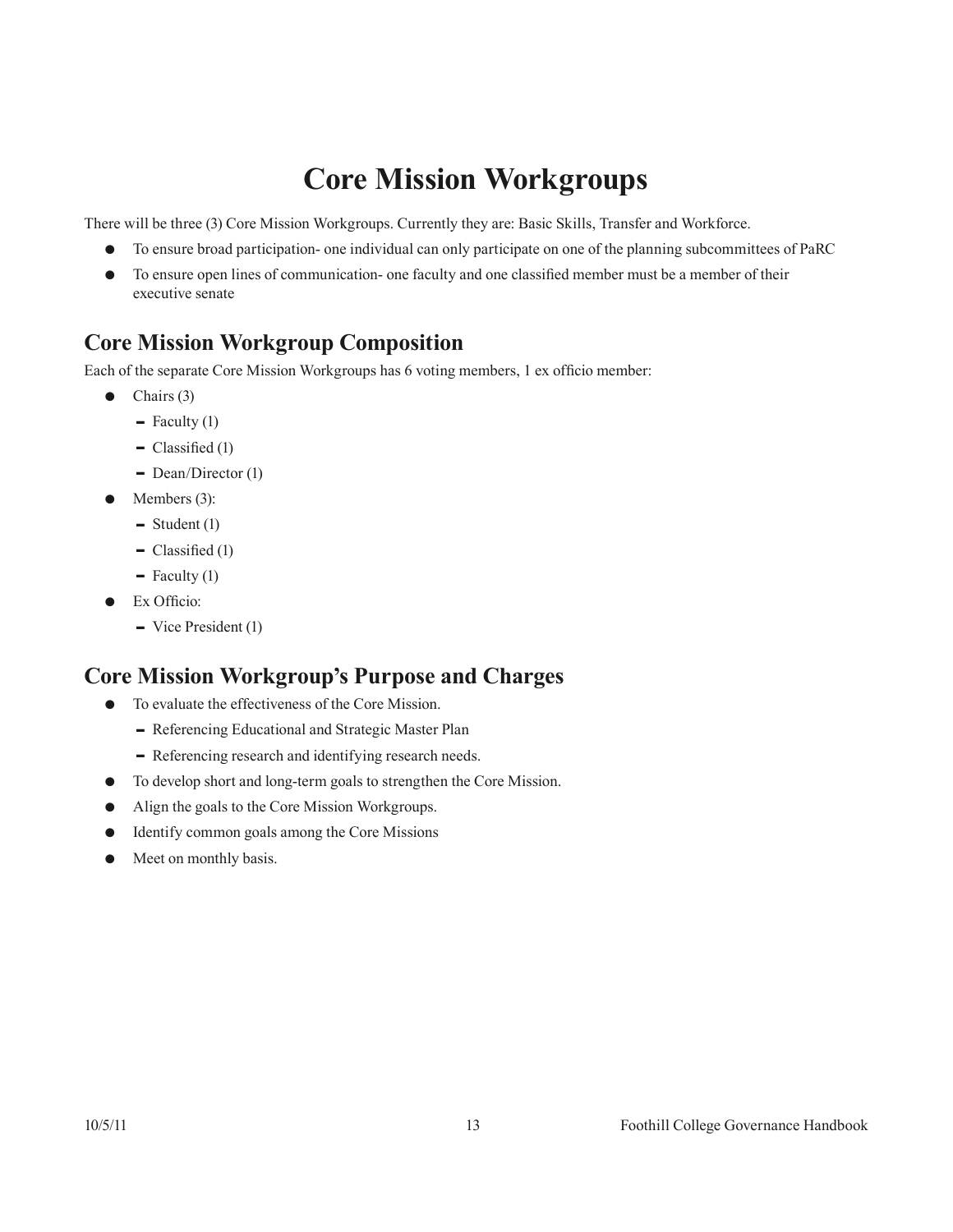## <span id="page-16-0"></span>**Core Mission Workgroup's Planning Process**

- During the fall quarter Core Mission Workgroups develop their plans and goals for the year. The plans and goals will be placed in alignment with the Core Mission Workgroups.
- Workgroup members present the Core Mission Workgroup plans and goals to PaRC.
- With the direction of the President, PaRC determines Core Mission goals of the highest priority to the college.
- The Core Mission Workgroups meet on a monthly basis to handle their day-to-day business and to determine what steps to take to meet their goals, both long and short term.
- At the end of each quarter the Core Mission Workgroup's update PaRC on the progress toward their long-term goals. This information feeds directly into the ESMP.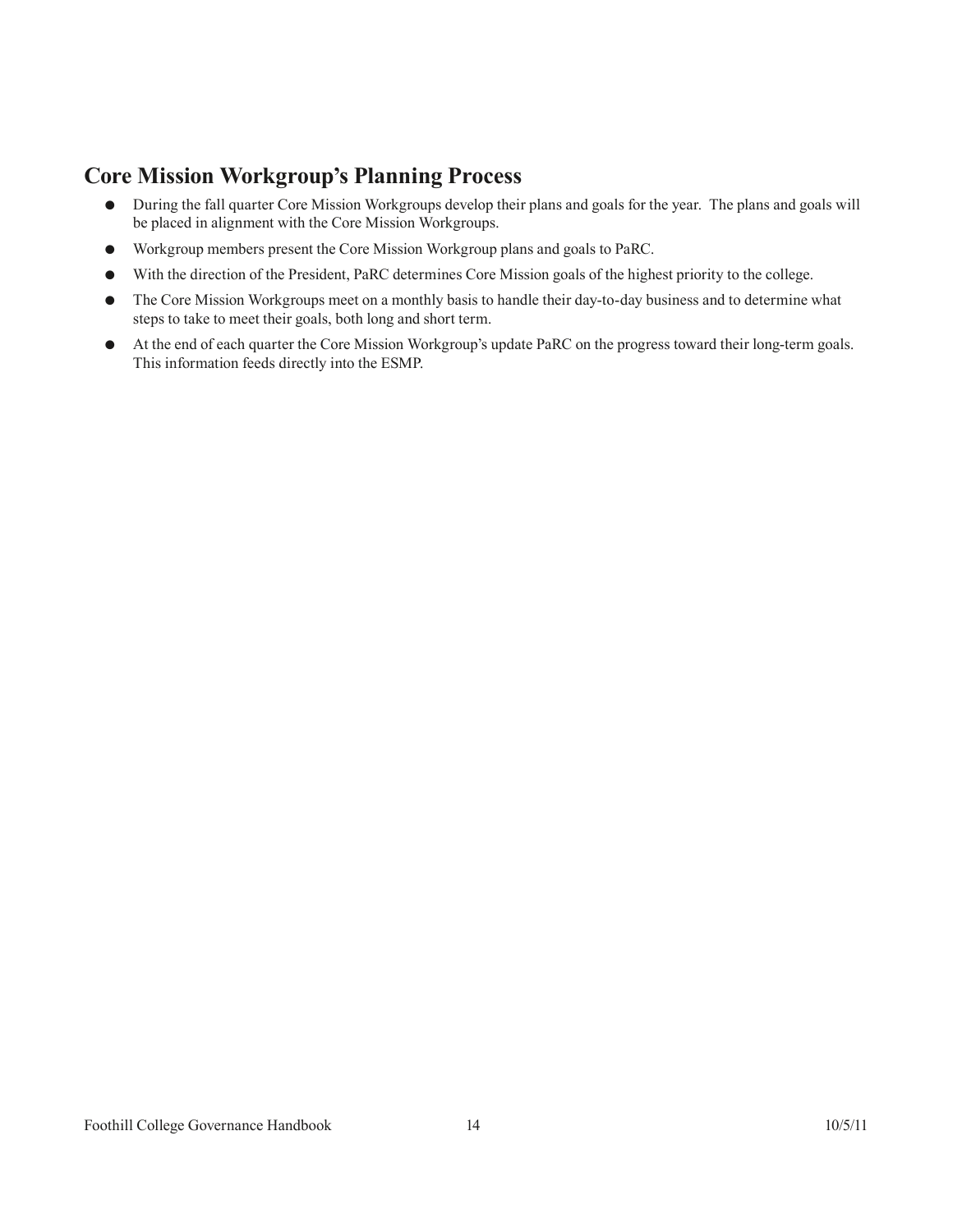## **Operations Planning Committee**

<span id="page-17-0"></span>In addition to the Core Mission Workgroups, and additional Operations Planning Committee is established to make recommendations on ongoing budgets and budget redistributions. Recommendations are forwarded to PaRC for further review and prioritization in conjunction with prioritizations from the Core Mission Workgroups and ultimate recommendation to the College President.

## **Operations Planning Committee Composition**

The Operations Planning Committee has 6 voting members, 1 *ex officio* member:

- $\bullet$  Chairs (3):
	- $\blacksquare$  Faculty (1)
	- $\blacksquare$  Classified (1)
	- Vice President of Educational Resources and Instruction (1)

## **Operations Planning Committee Role**

- Develops and maintains the resource request forms and instructions for the resource allocation process.
- Recommends the process for the development of guidelines and calendar for preparation of budgets.
- Reviews Revenue projections for each upcoming Fiscal Year based on reported and estimated FTES allocations from the District
- Review division spending plans and makes recommendations to PaRC regarding division allocations
- Develops criteria for establishing division and unit operating budgets
- Prioritizes resource requests from divisions, departments and Core Missions, excluding faculty and staffing requests. Divisions and Departments may bring their requests to a Core Mission Workgroups first to gain more information or support. Core Mission Workgroups may submit their own requests to OPC.
- The OPC will review all requests for the following Academic Year in the current Winter Quarter, and provide recommendations to PaRC in the spring.

## **Operations Planning Committee Products**

- Recommendations to PaRC regarding division and unit operation budgets.
- Prioritized list of allocation recommendations not aligned with Core Mission Workgroups.
- Process for the development of the Guidelines for Budget Development.
- **Budget Development Timeline.**
- Maintain communication with college community by keeping an updated website with agendas, handouts, and minutes.
- Communicate via email and website the rationale behind decisions.
- Members (3):
- $\blacksquare$  Student (1)
- $\blacksquare$  Classified (1)
- $\blacksquare$  Faculty (1)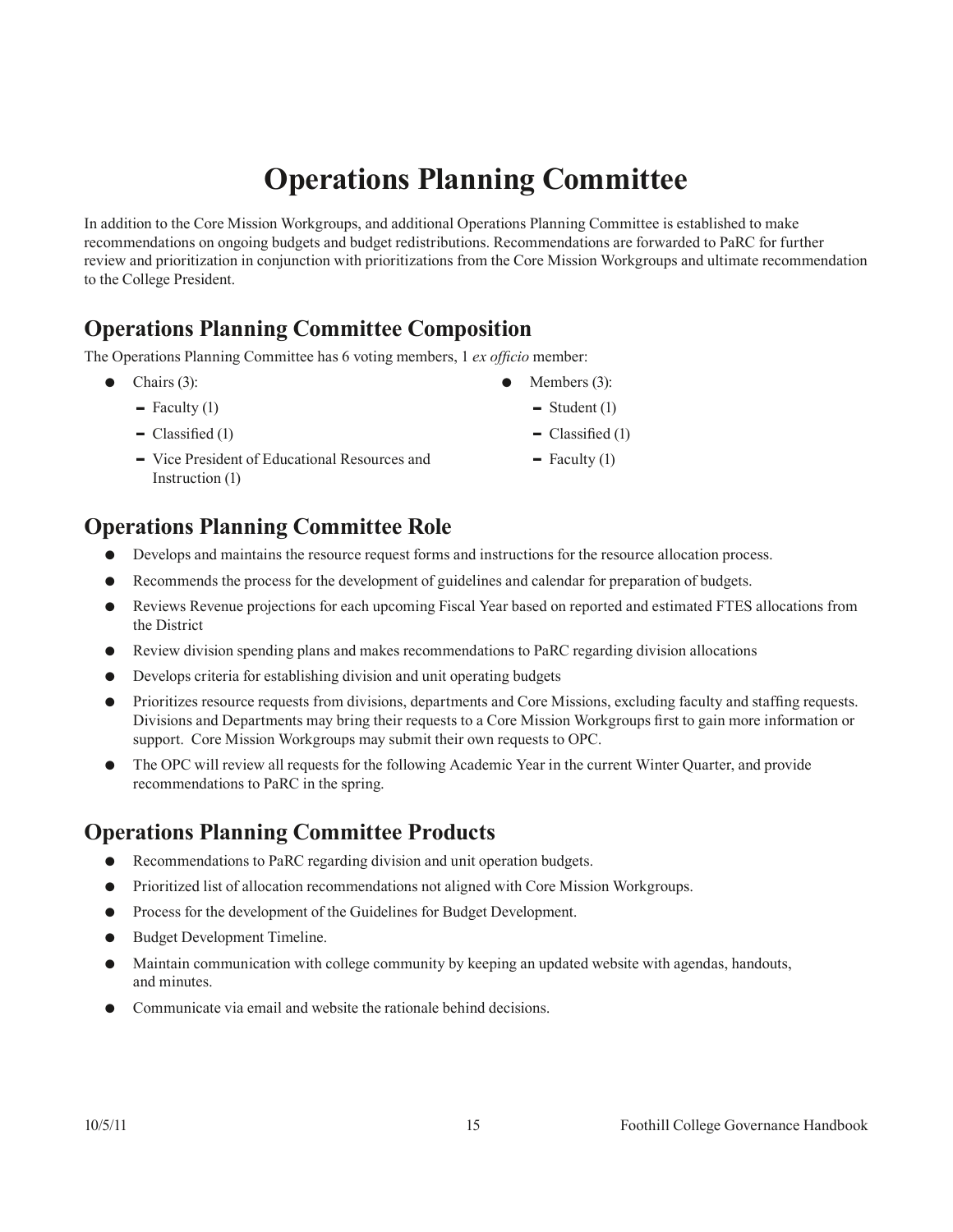## **Planning & Resource Council Guidelines**

<span id="page-18-0"></span>The policies integrating planning, program review, and resource allocation were developed by the Integrated Planning and Budget Taskforce Committee with final approval on June 24, 2009 by Roundtable, the existing highest participatory governance group. Prior to approval, multiple iterations were shared and revised with a number of college groups, including the Academic and Classified Senates and the Associated Students of Foothill College.

Integral to integrated planning and budget/resource allocation is a structure of Core Mission Workgroups which will guide the college in Educational and Strategic Master Planning and assist in prioritizing resource requests relevant to the ESMP. Prioritizations are forwarded to PaRC for college-wide prioritization and ultimate recommendation to the College President.

The Planning and Resource Council (PaRC) will only consider requests for ongoing budget allocation or redirection if current program review self-studies are on file. Requests which involve a new program, more than one program, or which don't fit within an existing program framework shall be accompanied by a division area review and/or planning document.

### **Charge to the Council**

- Continue the policy of integrating planning with resource allocation by only considering and/or funding requests that have current academic, service, administrative, or committee program reviews and plans on file.
- Establish factors for determining how the College should spend any such permanent augmentation in funds from the District.
- Ensure the factors are not so prescriptive that we become overly rule bound.

### **Ongoing Budget Augmentation and Elimination**

#### *Guiding Principles*

Multiple factors that should be considered:

- Changes in enrollments across divisions (WSCH), or overall headcount for college-wide services (counseling, library, admissions/records, etc.).
- Severe losses in a major funding source by a division of the College.
- A major new responsibility required of a division of the College, such as creation of a new department, maintenance of substantial new equipment, or adherence to new regulations.
- A significant change in educational methodology by a discipline, such as the need to incorporate new technology or redesign a program.
- A program's "value and quality" in relation to its productivity. The cost-benefit ratio should be found in the program review.
- Services and resources that align with the college strategic initiatives and support student learning.
- Inflation and cost-of-living adjustments.

Criteria that should not be used:

- Some money should go to each of the funding areas.
- The money should be equally distributed among the divisions and programs in the College.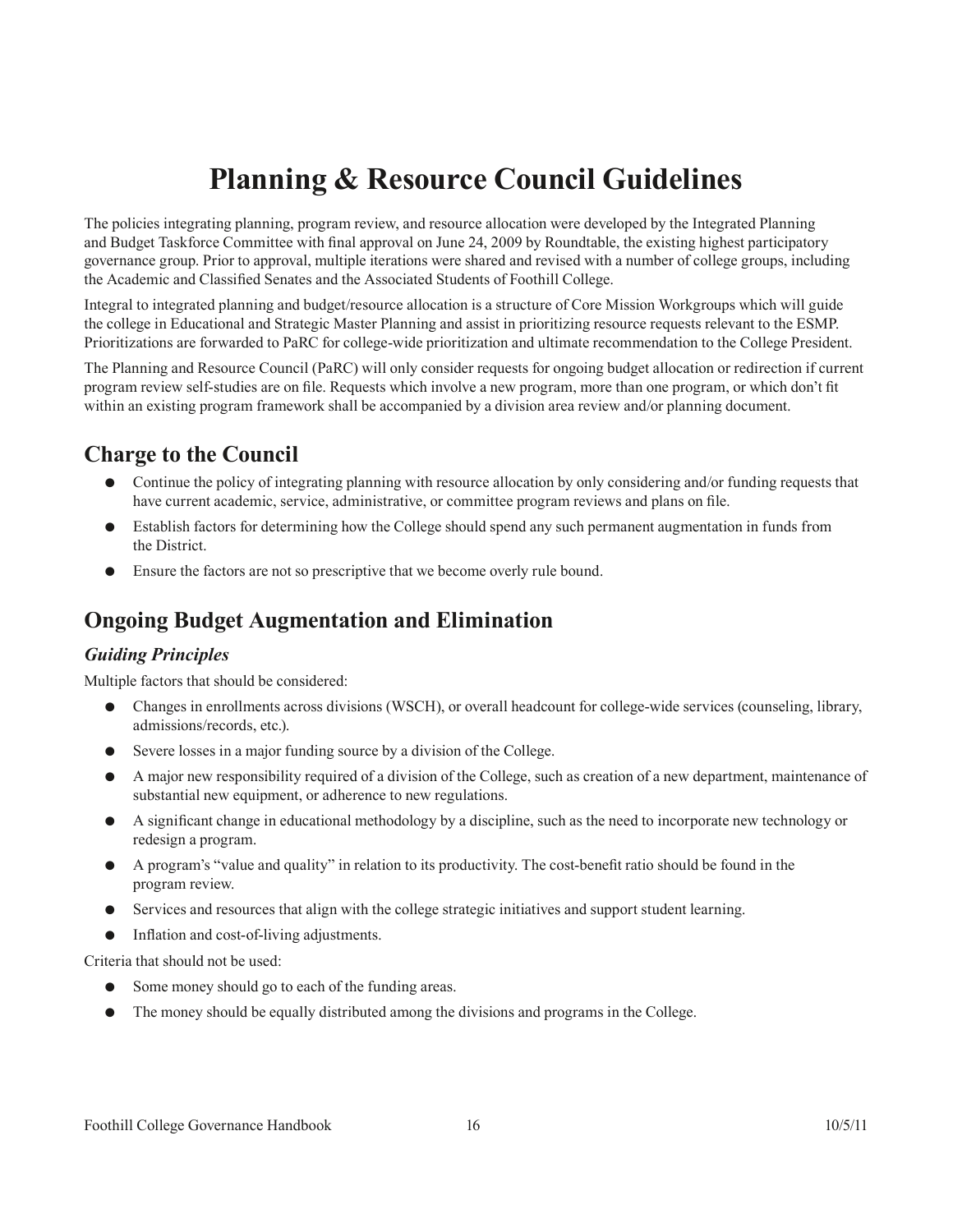#### <span id="page-19-0"></span>*Procedures*

All requests for resource allocation or resource redirection must be made through the Resource Allocation Process.

Requests for resource allocation or to fund ongoing programs or initiatives will only be considered if the ongoing program or initiative proposal has a plan that is aligned with the college mission and the Core Mission Workgroups or is designed to improve student learning. Requests which involve a new program, more than one program, or which do not fit within an existing program framework shall be accompanied by a division area review and/or planning document.

Resource reductions or eliminations should be aligned with the college mission, the Core Mission Workgroups and with improving student learning.

Resource reductions or eliminations assume a timeline that would allow the process to unfold. In an emergency, the Cabinet, including a member from the Academic and Classified Senates and/or the Planning and Resource Council could take immediate steps.

## **Funding New or Expanding Programs or Initiatives**

#### *Guiding Principles*

- Divisions or program areas identify new programs, significant program expansions, or other initiatives, which would be viable, and meet emerging student needs. This identification could be based on program review, changing demographics or workforce needs, developing technologies, etc.
- Program planning and review data or a planning document must accompany funding requests.
- Funding sources could stem from the Divisions absorbing start-up costs or from funding requested through the Resource Allocation Process.
- Deans or program leaders could write a rationale for permanent "B" budget funding, to be submitted through the Resource Allocation Process.
- Funding would follow the normal Resource Allocation Process, with the potential of seed funding through the "Fast Track to Innovation."
- All new programs will complete program review and begin assessing student learning outcomes at the earliest reasonable time.

#### *Procedures*

All requests for resource allocation must be made through the Resource Allocation Process.

Requests for resource allocation or to fund new programs or initiatives will only be considered if the new program or initiative proposal has a plan and is aligned with the college mission and the Core Mission Workgroups or is designed to improve student learning. Requests which involve a new program, more than one program, or which don't fit within an existing program framework shall be accompanied by a division area review and/or planning document.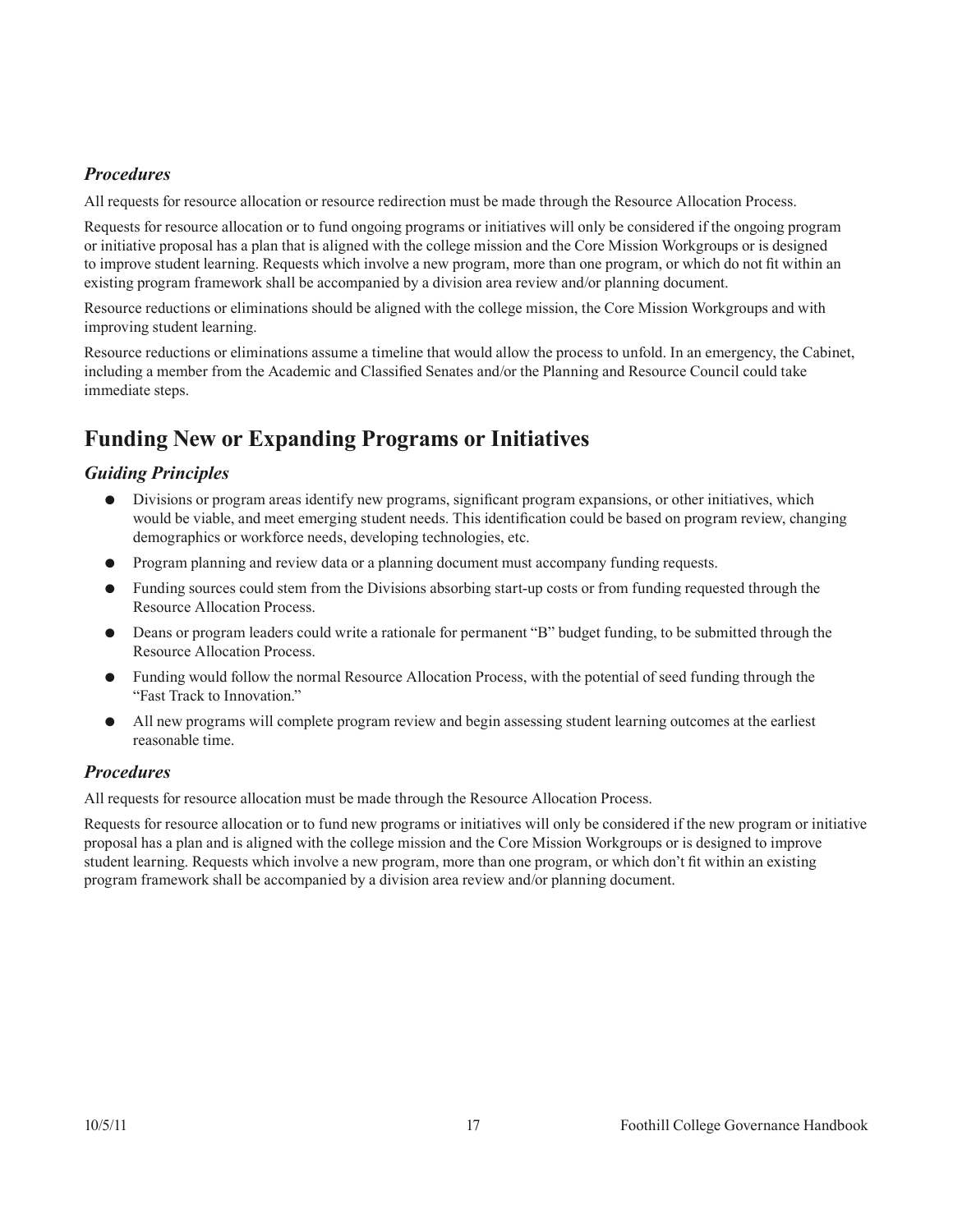## <span id="page-20-0"></span>**Determining and Allocating Full-Time Teaching Faculty Positions**

Planning and Resource Council (PaRC) will only consider requests for faculty position allocation or redirection if current program review self-studies are on file. Requests which involve a new program, more than one program, or which don't fit within an existing program framework shall be accompanied by a division area review and/or planning document.

#### *Guiding Principles*

Multiple factors should be considered:

- Areas of the College do not "own" faculty positions; vacant positions revert to the College for possible reassignment.
- Positions should be evaluated based on College mission, strategic initiatives, and student learning.
- Departments with a high part-time faculty to low full-time faculty ratio should have priority, unless a department cannot, under unique circumstances, find any part-time faculty available to teach in a discipline.
- Departments with increasing enrollments should have priority over departments with decreasing enrollments.
- Highly "viable" programs should have priority over less viable programs. "Viability" should be determined by program review and should include such issues as assurance of future enrollments, availability of facilities, and provision of proper staff support.
- Established departments with no full-time faculty and viable newly proposed departments should have priority over departments with existing full-time faculty.
- Departments needing full-time faculty to address health/safety/legal requirements should have priority over programs having lesser such need.
- Departments should exhaust the possibility of reassigning other (possibly under loaded) full-time faculty to department before being authorized to proceed with full-time hire. Such reassignments should be consistent with contract provisions.

Criteria that should not be used:

- Whether or not the productivity of a department (measured in WSCH/FTE) is high or low. Departmental productivity may properly be used in determining the number of sections of classes offered and whether or not to continue a program, but productivity should play a much lesser role in deciding what portion of classes in a department should be taught by full or part-time faculty.
- The number of years a department has been making a request for a full-time hire.
- Recent retirements/resignations/reassignments of full-time faculty in a department.

Additional factors that should be used if there are more candidate pools than positions available:

- Positions with a truly exceptional candidate should have priority over positions with a less qualified applicant pool.
- Positions with a candidate able to teach in multiple disciplines should have priority over positions containing applicants able to teach in only a single discipline.
- Positions whose filling would advance the College's equal opportunity goals should have priority over those whose filling would not.

#### *Procedures*

- The District office communicates to the campus the number of available positions early in the fall quarter.
- The College President estimates additional positions that might become available due to unannounced retirements/ resignations.
- Faculty requests are made through the Resource Allocation Process. PaRC examines the prioritized lists of faculty requests to make final recommendations to the College President.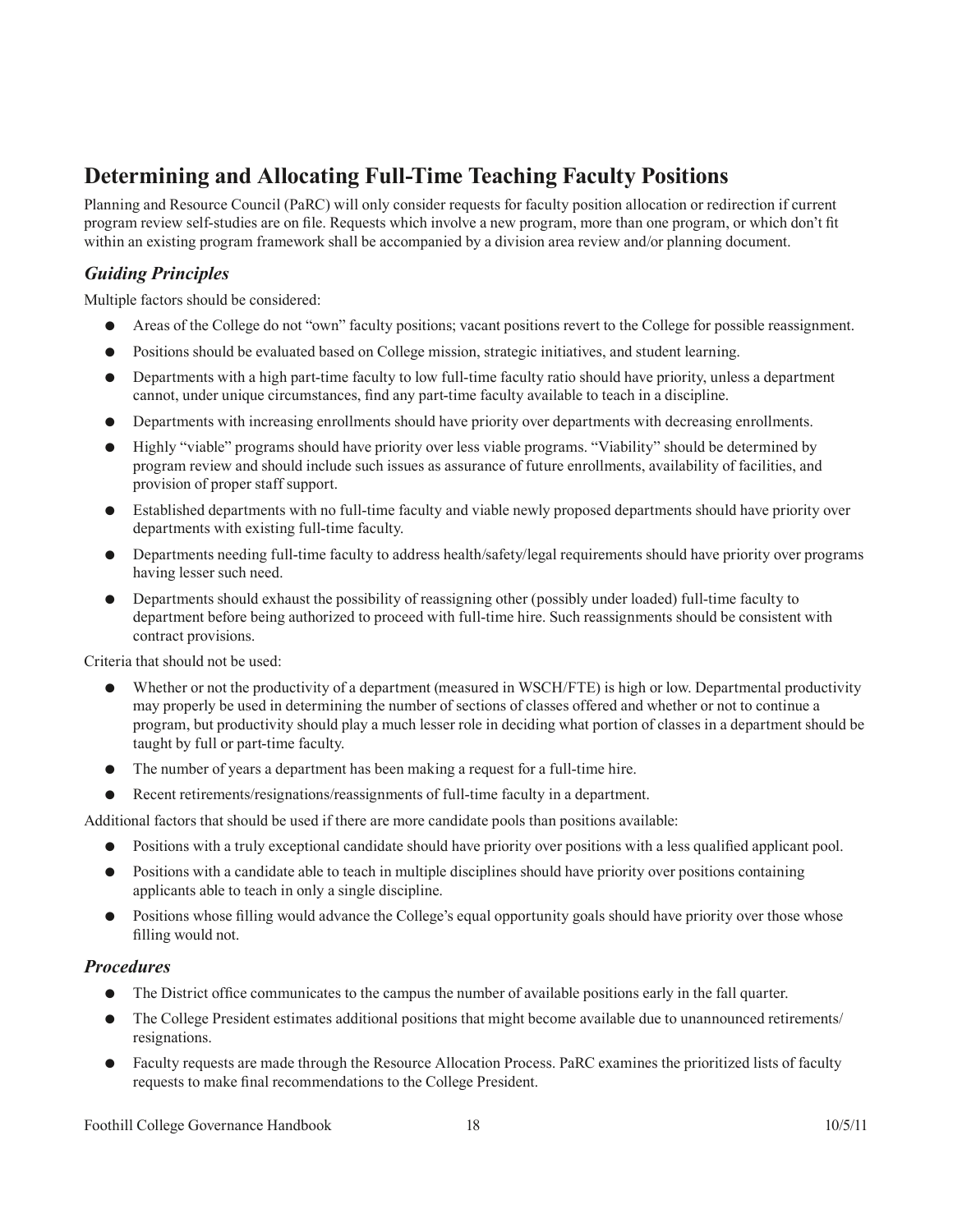- <span id="page-21-0"></span>The College President makes the final decision based on recommendations from PaRC and available resources.
- PaRC will consider additional requests later in the academic year if new faculty needs emerge due to an unanticipated vacancy or if other needs emerge in the context of existing unfilled requests. The College President makes final decisions on additional recommendations from PaRC.

## **Determining and Allocating Contract Classified Staff Positions**

The Planning and Resource Council (PaRC) will only consider requests for classified staff position allocation or redirection if current program review self-studies are on file. Requests which involve a new program, more than one program, or which don't fit within an existing program framework shall be accompanied by a service or division area review and/or planning document.

#### *Guiding Principles*

Multiple factors should be considered:

- Areas of the College do not "own" classified positions; vacant positions revert to College for possible reassignment.
- Positions should be evaluated based on College mission, strategic initiatives, and student learning
- Departments needing classified staff to address health/safety/legal/security requirements should have priority over programs having lesser such need.
- Evaluate available positions based on where money is currently spent on casual labor, comp time, and overtime.
- Highly "viable" programs should have priority over less viable programs. "Viability" should be determined by program review and should include such issues as assurance of future enrollments and/or services to students, availability of facilities and funding, and provision of proper staff support.
- Consider reallocating or eliminating the workload if a position is eliminated.
- Consider allocating positions to areas where workload is high if a position becomes available.
- Weigh the creation of new positions with the redistribution of work and workload.
- Adhere to union contract rules

#### *Procedures*

Classified staffing requests are made through the Resource Allocation Process. PaRC examines the prioritized lists of classified staffing requests to make final recommendations.

- Recommendations should follow classified union contract guidelines and management should meet and confer with the union(s) on changes in classified staff positions as required by the contract(s).
- The College President makes the final decision based on recommendations from PaRC and available resources.
- PaRC will consider additional requests later in the academic year if new classified staffing needs emerge due to an unanticipated vacancy or if other needs emerge in the context of existing unfilled requests. The College President makes final decisions on additional recommendations from PaRC.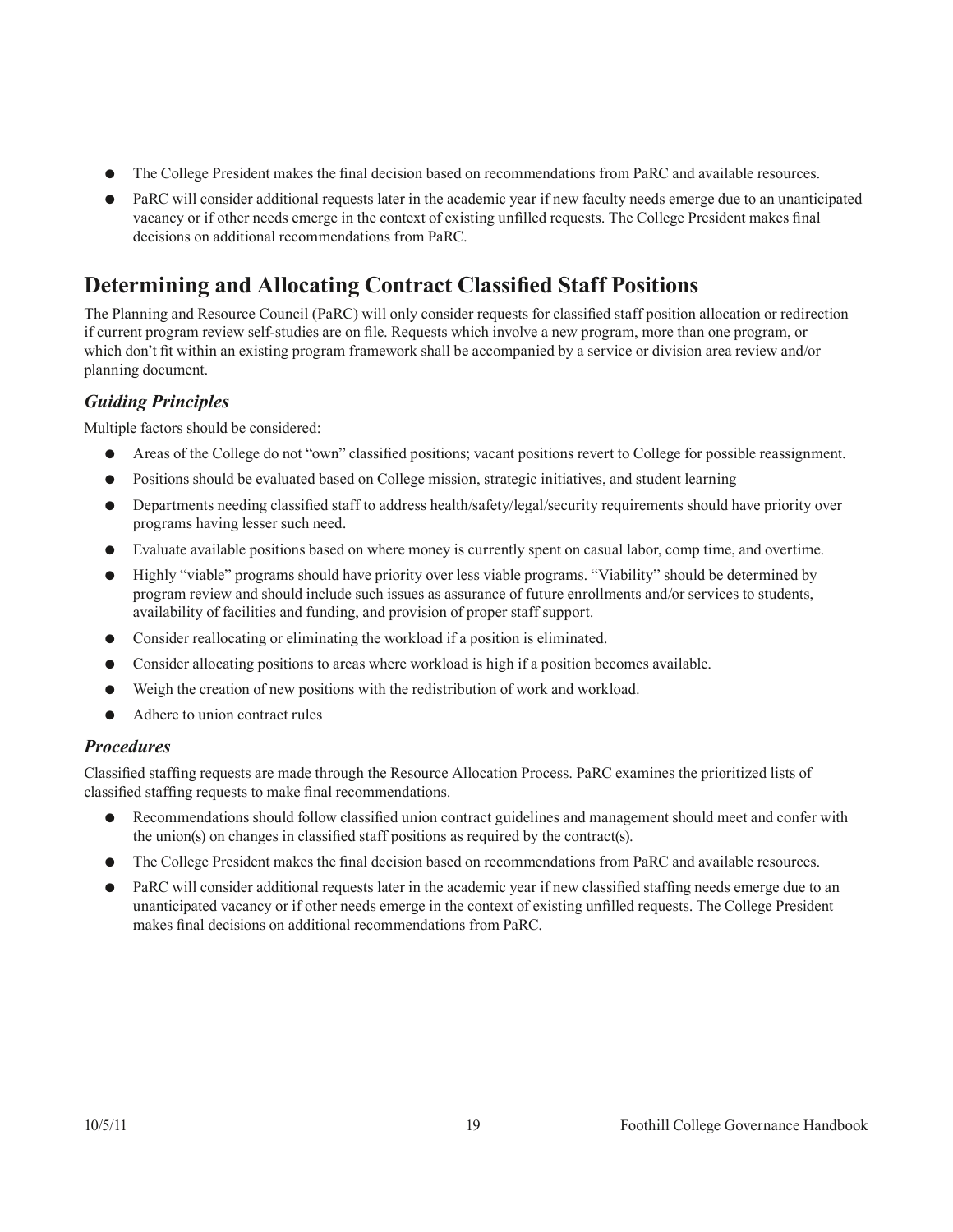## <span id="page-22-0"></span>**Allocation of Office Space**

#### *Guiding Principles*

- These guidelines were developed to insure that office space be allocated equitably to meet the needs of the college and to maximize the utilization of space.
- Full-time faculty, classified staff, and administrative offices shall be allocated according to the nature and content of the job. As has been the past practice, full-time faculty shall be assigned a private office whenever possible.
- People working in similar programs, areas, or disciplines shall be located in physical proximity, if practicable.
- An employee shall have no more than one office.
- Article 19 and part-time faculty may share offices if available.

#### *Procedures*

- Division Deans, using the guiding principles, shall have authority to designate office spaces equivalent to the number of full-time faculty in the division.
- Unmet need for full-time faculty space shall be resolved by negotiation among Division Deans.
- When additional office space is needed, those offices unoccupied for a quarter or more by employees on Professional or Staff Development Leave or Article 18 may be temporarily allocated by that employee's supervisor to other employees.
- The President and Vice Presidents shall resolve space conflicts if Division Deans are unable to resolve them directly.
- The President and Vice Presidents shall have authority to resolve conflicts for administrative offices.
- The President and Vice Presidents shall allocate office space for other groups only after the allocation of office space for faculty, classified staff, and administrators.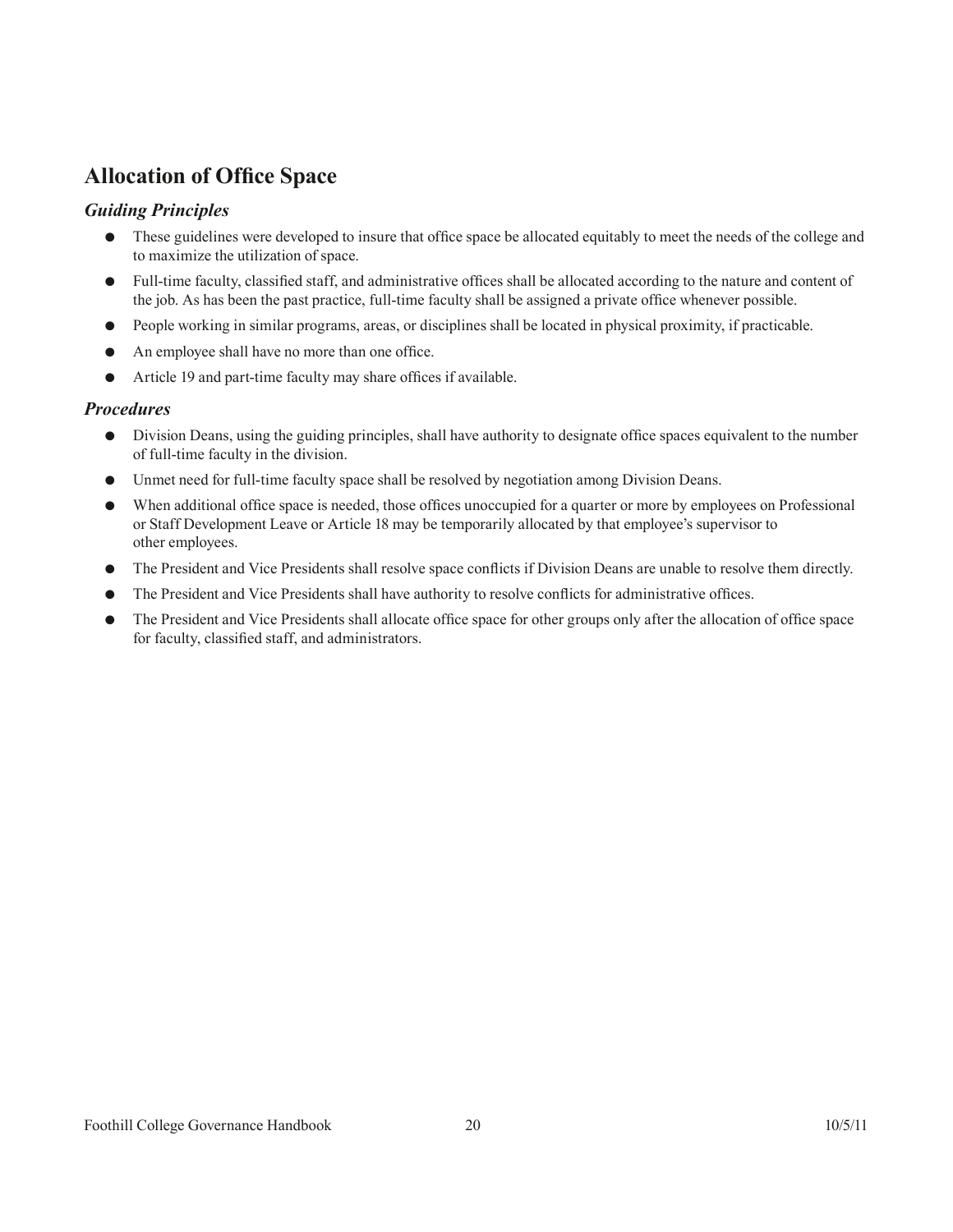## **Additional Committees and Groups**

## <span id="page-23-0"></span>**Participatory Governance Groups**

Foothill College participatory governance groups include the Academic Senate, Classified Senate, and Associated Students of Foothill College. Each entity has a constitution and by-laws and operates within AB 1725 requirements and/or FHDA Policy and Regulations.

#### **Academic Senate**

#### *Role*

As defined in the Foothill College Academic Senate Constitution and California Code of Regulations Title 5 Section 53200, the purpose of the Academic Senate is to give the Foothill College faculty a formal and effective procedure for participating in the formation of college and district policies on academic and professional matters. Moreover, the Senate facilitates communication between the Senate and the administration, the Foothill-De Anza Community College Board of Trustees, the academic divisions, and the De Anza Faculty Senate.

#### *Membership Structure*

The Academic Senate represents all faculty and its executive group consists of the officers of the Senate plus the faculty division representatives from each of the current instructional or instructional support divisions, as well as a representative elected by the part-time faculty.

#### *Products*

With regard to academic and professional matters, the State Board of Governors, the Foothill-De Anza Board of Trustees, and Foothill College rely upon the recommendations of the Academic Senates. The responsibility of the Academic Senate is to be primarily concerned with and to make recommendations to the appropriate college and district administrators and management teams, the Board of Trustees, and state educational agencies on local and statewide community college educational issues, including but not limited to the following:

- curriculum, including establishing prerequisites and placing courses within disciplines
- degree and certificate requirements
- grading policies
- educational program development
- standards or policies regarding student preparation and success
- district and college governance structures, as related to faculty roles
- faculty roles and involvement in accreditation processes, including self-study and annual reports
- policies for faculty professional development activities
- processes for program review
- processes for institutional planning and budget development and
- other academic and professional matters as are mutually agreed upon between the governing board and the Academic Senate.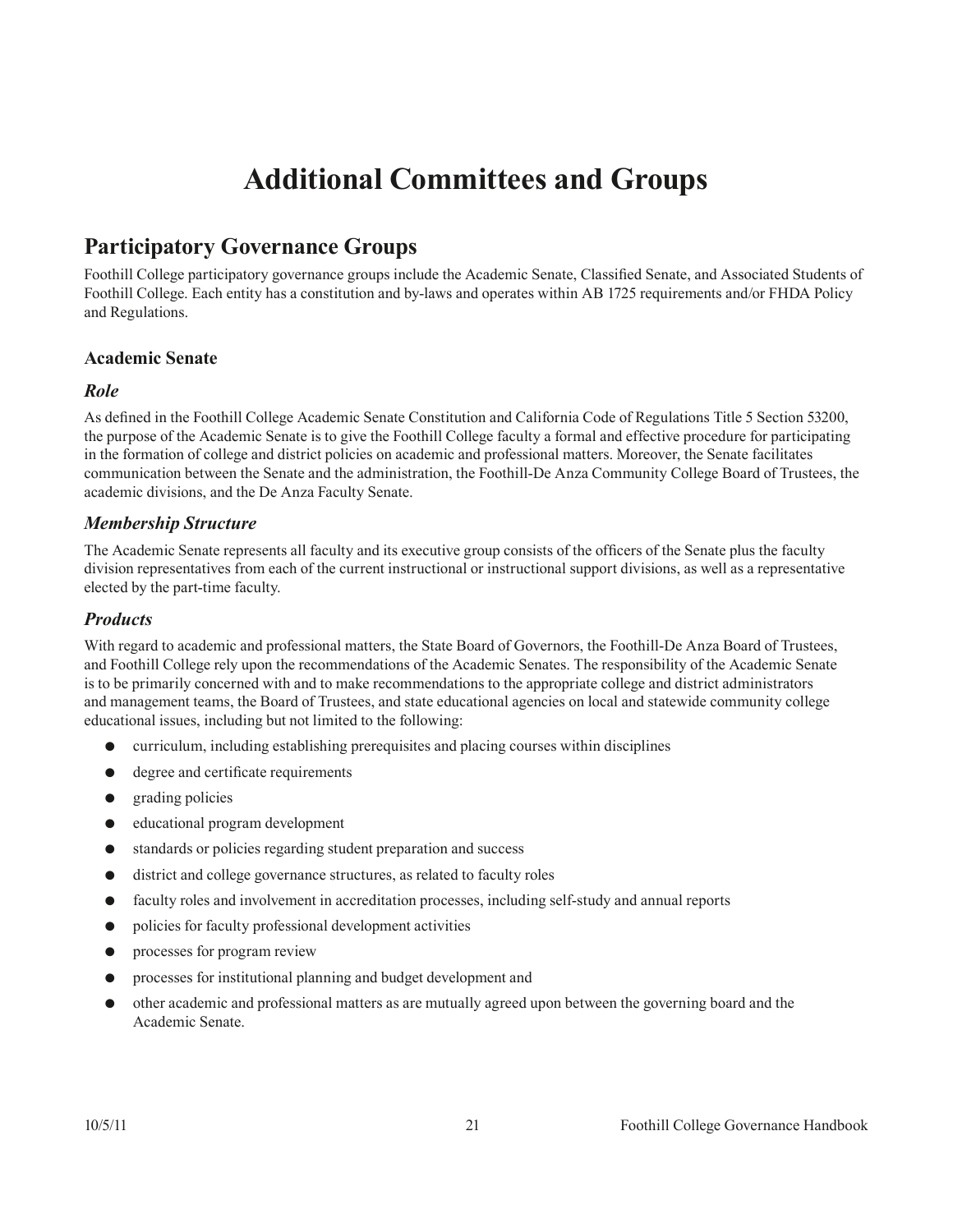#### **Classified Senate**

#### *Role*

As defined in the California Code of Regulations Title 5 Section 51023.5, the primary roles of Classified Senate is "to participate in the formulation and development of district and college policies and procedures, and in those processes for jointly developing recommendations for action by the governing board, that the governing board reasonably determines, in consultation with staff, have or will have a significant effect on staff."

In addition, the Classified Senate Constitution & Bylaws states that the mission of the Classified Senate is to work in partnership with faculty and administrators to provide students with the support needed to achieve excellent educational experiences and learning opportunities by promoting excellence in all aspects of support provided to the college community, and especially to staff. The function of the Senate is to participate in the governance of Foothill College; to actively collect, evaluate, and disseminate information for the classified staff; and to represent the collective interests of the classified staff before or on any governance or college committee.

#### *Membership Structure*

The Classified Senate membership includes all classified staff. The executive group consists of the officers of the Senate, 8-10 segment representatives from each of the current instructional or instructional support divisions, and any appointed representatives to district or college committees.

#### *Products*

With regard to matters that effect staff in the participatory governance process, the Classified Senate is organized to:

- participate in the Foothill College governance structure
- provide a body representing the needs, concerns, and viewpoints of the classified staff
- provide a centralized means of communication between classified staff and the rest of the college community
- appoint from its membership representatives to serve on governance and college committees
- articulate the professionalism of the classified staff so that it is properly recognized and valued
- provide an opportunity for enhancing the democratic process of governance at Foothill College
- provide an opportunity to develop individual leadership among the classified staff, as well as increase the professional standards of its members
- promote and support activities that develop or increase the skills; productivity and professionalism of the classified staff
- promote the interests of the classified staff in the initiation, development, implementation, and evaluation of policy and practice related to but not limited to the following that have significant impact on staff:
	- The selection and retention of administration
	- In-service education
	- Facilities and services
	- Student-classified, faculty-classified, and management-classified relations
	- Finance and budget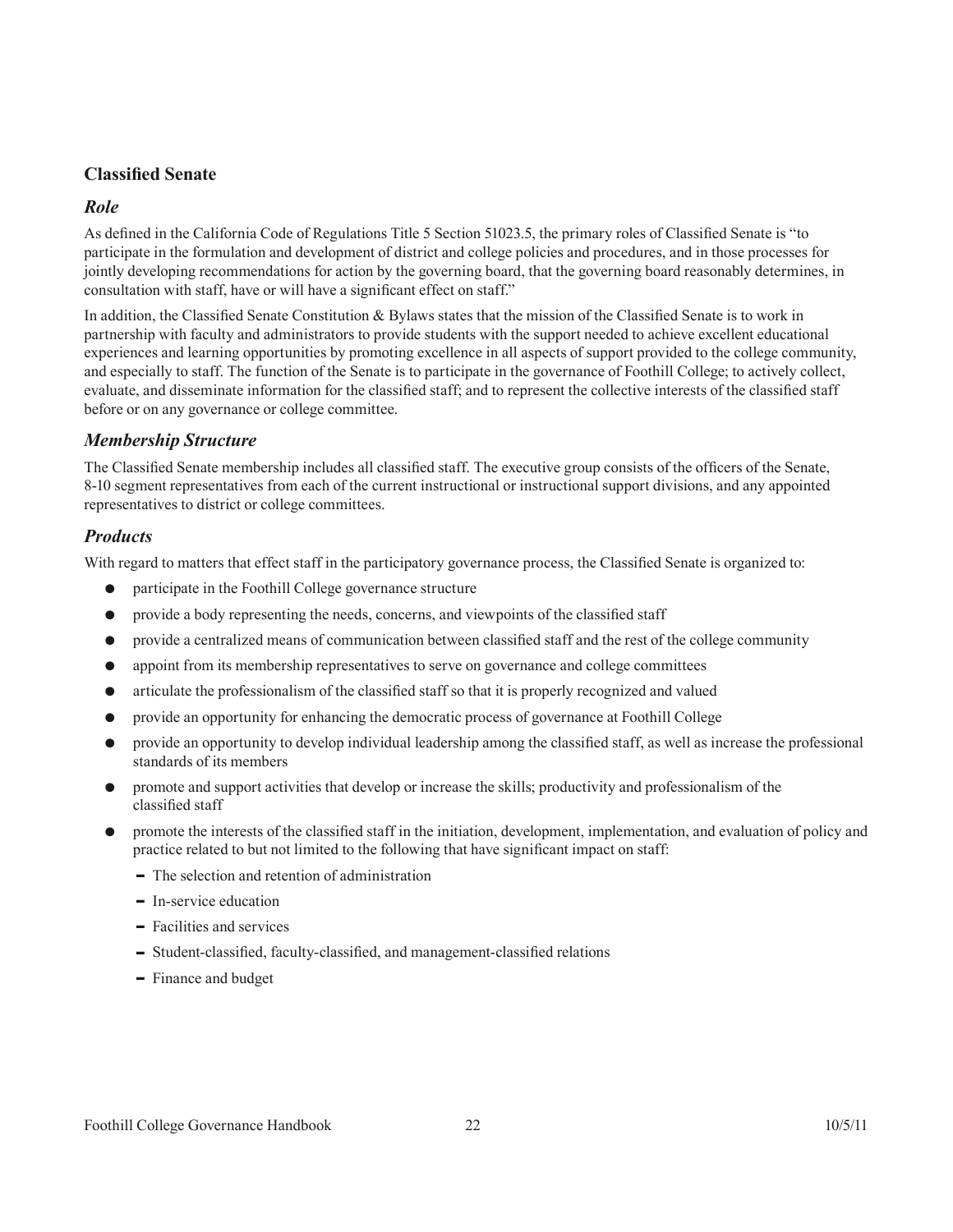#### **Associated Students of Foothill College (ASFC)**

#### *Role*

According to the California Code of Regulations Title 5 Section 51023.7, the purpose of the Associated Students Foothill College (ASFC) is to represent the student body "in formulation and development of district and college policies and procedures that have or will have a significant effect on students."

In addition, the ASFC Constitution and Bylaws state the purpose of ASFC is to conduct the business of ASFC, and promote the general welfare of the students, foster a spirit of democracy and unity in all student activities, promote the growth and development of Foothill College, and to promote college-community relations.

#### *Membership Structure*

The ASFC Campus Council consists of the 6 elected officers of the Senate plus the 7 senators, the Vice Chair of OBD, the OBD Finance Director, the OBD Councilperson, and other appointed officers.

#### *Products*

With regard to matters that effect students, the right of the ASFC is to make recommendations throughout the participatory governance process on matters, including but not limited to the following:

- grading policies;
- codes of student conduct;
- academic disciplinary policies;
- curriculum development;
- courses or programs which should be initiated or discontinued;
- processes for institutional planning and budget development;
- standards and policies regarding student preparation and success;
- student services planning and development;
- student fees within the authority of the district to adopt; and
- any other district and college policy, procedure, or related matter that the district governing board determines will have a significant effect on students.

#### **College Curriculum Committee**

#### *Role*

The purpose of the College Curriculum Committee is to establish and approve educational curriculum policy campus wide. Subcommittee of the Academic Senate.

#### *Membership Structure*

Co-chaired by the Vice President of Instruction & Institutional Research and the Vice President of Academic Senate, who serves as a voting tiebreaker. The voting membership consists of two faculty members from each instructional division representing their division's one vote, the College articulation officer, and three voting instructional deans. The non-voting members are the SLO coordinator, the evaluations specialist, the curriculum coordinator, and an ASFC representative.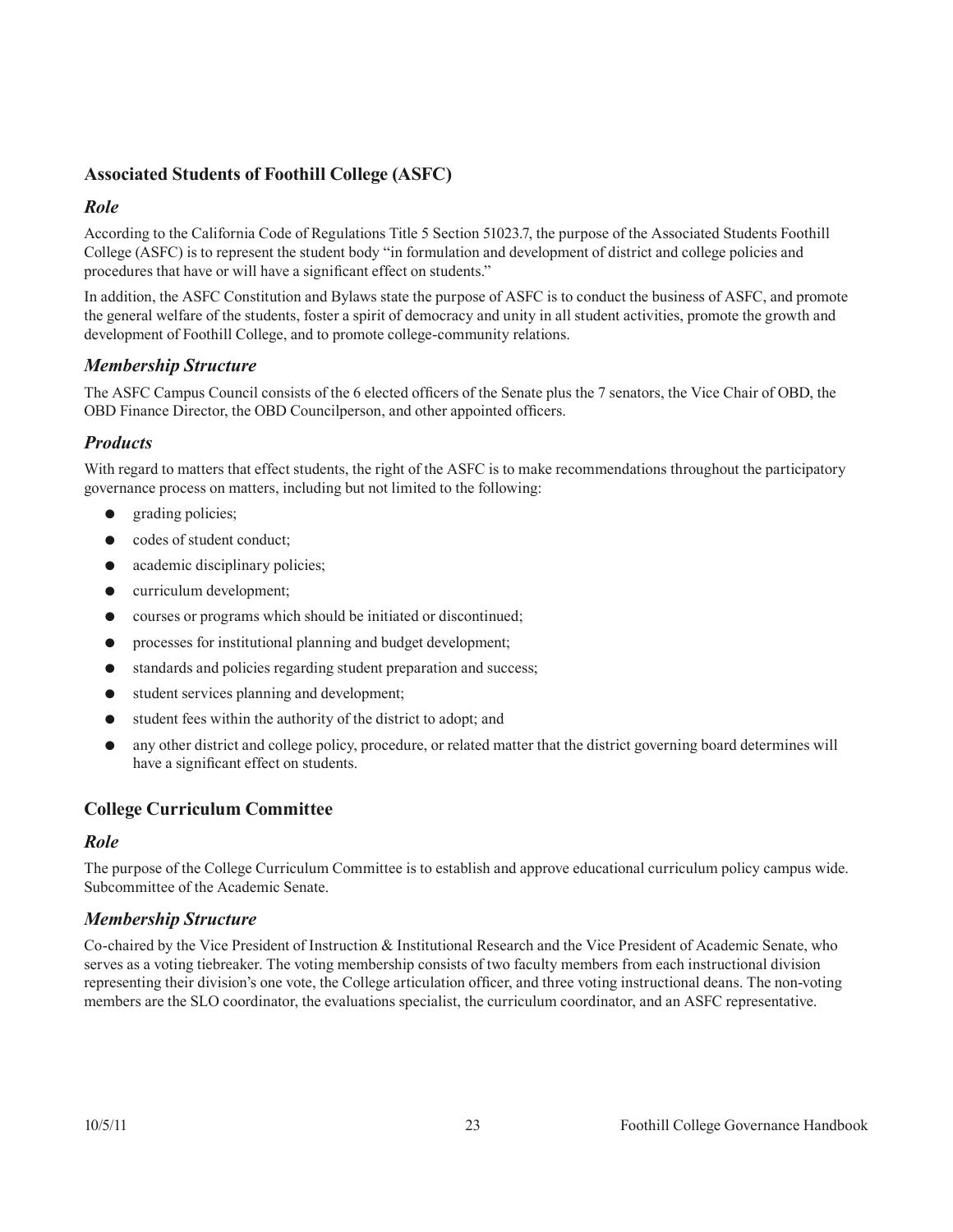#### <span id="page-26-0"></span>*Products*

This committee approves new programs, degrees, and certificates; approves the recommended general education requirements; provides college-wide curriculum direction; approves divisional curriculum processes; and provides conflict resolution regarding curriculum issues.

#### **Non-credit Curriculum Committee**

#### *Role*

The purpose of the Non-Credit Curriculum Committee is to establish and approve educational non-credit curriculum policy campus wide. Subcommittee of the Academic Senate.

#### *Membership Structure*

Chaired by the Academic Senate Vice President and the Vice President of Middlefield Campus. Membership includes representatives from each academic division.

#### *Products*

This committee approves new noncredit programs, degrees, and certificates.

## **Operational Groups**

Standing committee or council intended to consider all matters pertaining to procedural issues as defined by the role of the members.

#### **Academic Council**

#### *Role*

The Academic Council is responsible for academic regulation evaluation, enforcement, interpretation and exceptions.

#### *Membership Structure*

Chaired by the College Registrar and Evaluations Specialist. Membership includes Academic Senate Appointees.

#### *Products*

Oversight and enforcement of academic regulations.

#### **Admin Council**

#### *Role*

Provides an open forum for managers and supervisors to discuss operational issues.

#### *Membership Structure*

Chaired by the President of the College and includes all vice presidents, deans, directors, and supervisors.

#### *Products*

Informational only, but when needed, managers provide formal input on governance issues to the college president.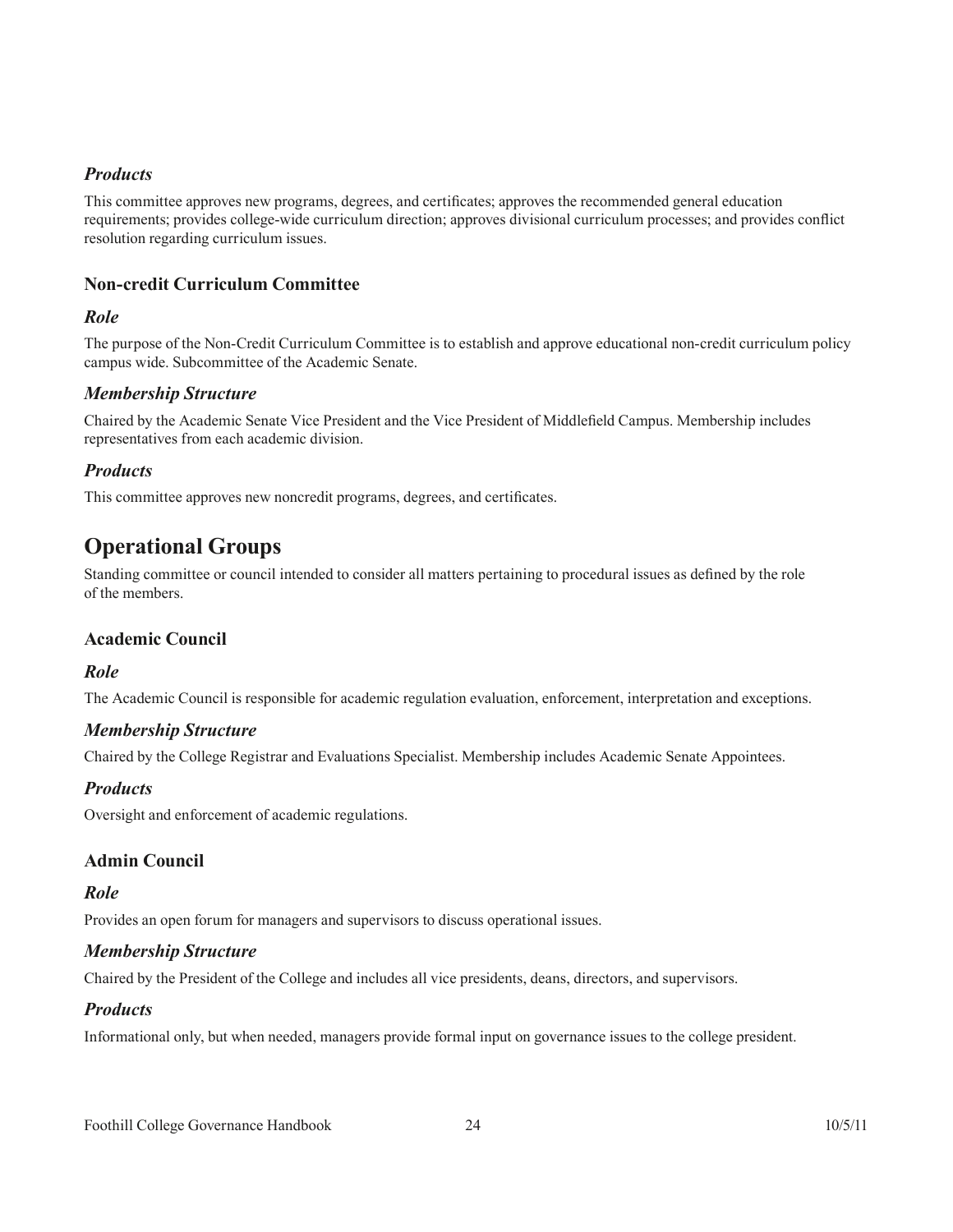#### **Campus Center Board**

#### *Role*

Ensure the Campus Center runs well and the different constituents are informed. Ad Hoc committee of the Associated Student of Foothill College (ASFC).

#### *Membership*

Chaired by the President of ASFC. Membership includes Board consisting of all the different offices in the Campus Center and liaisons from Academic and Classified Senate.

#### *Products*

Cross-collaboration on running and maintaining the Campus Center and its services.

#### **Commencement Committee**

#### *Role*

Plans and volunteers to assist with detail surrounding June's Graduation and Commencement Ceremony. Ad Hoc committee of President.

#### *Membership*

Chaired by the Dean of Student Affairs and Activities. Membership includes appointees from Academic Senate, Classified Senate, the Associated Students of Foothill College, and employees in the Student Affairs and Activities Office.

#### *Products*

A well designed and coordinated June Graduation and Commencement Ceremony.

#### **Core Mission Workgroups**

#### *Role*

The Core Mission Workgroups evaluate the effectiveness of the Core Mission by referencing the Educational and Strategic Master Plan and informing the resource allocation process.

#### *Membership Structure*

Each Core Mission Workgroup is tri-chaired by a faculty, staff and administrator who is also seated on PaRC.

#### *Products*

Updates to the ESMP, Resource Allocation prioritization, and direct reports to PaRC.

#### **Instructional Deans**

#### *Role*

The role of this group is to provide communication among instructional deans, especially as it pertains to instructional programs.

#### *Membership Structure*

Chaired by the Vice President of Instruction and includes all instructional deans.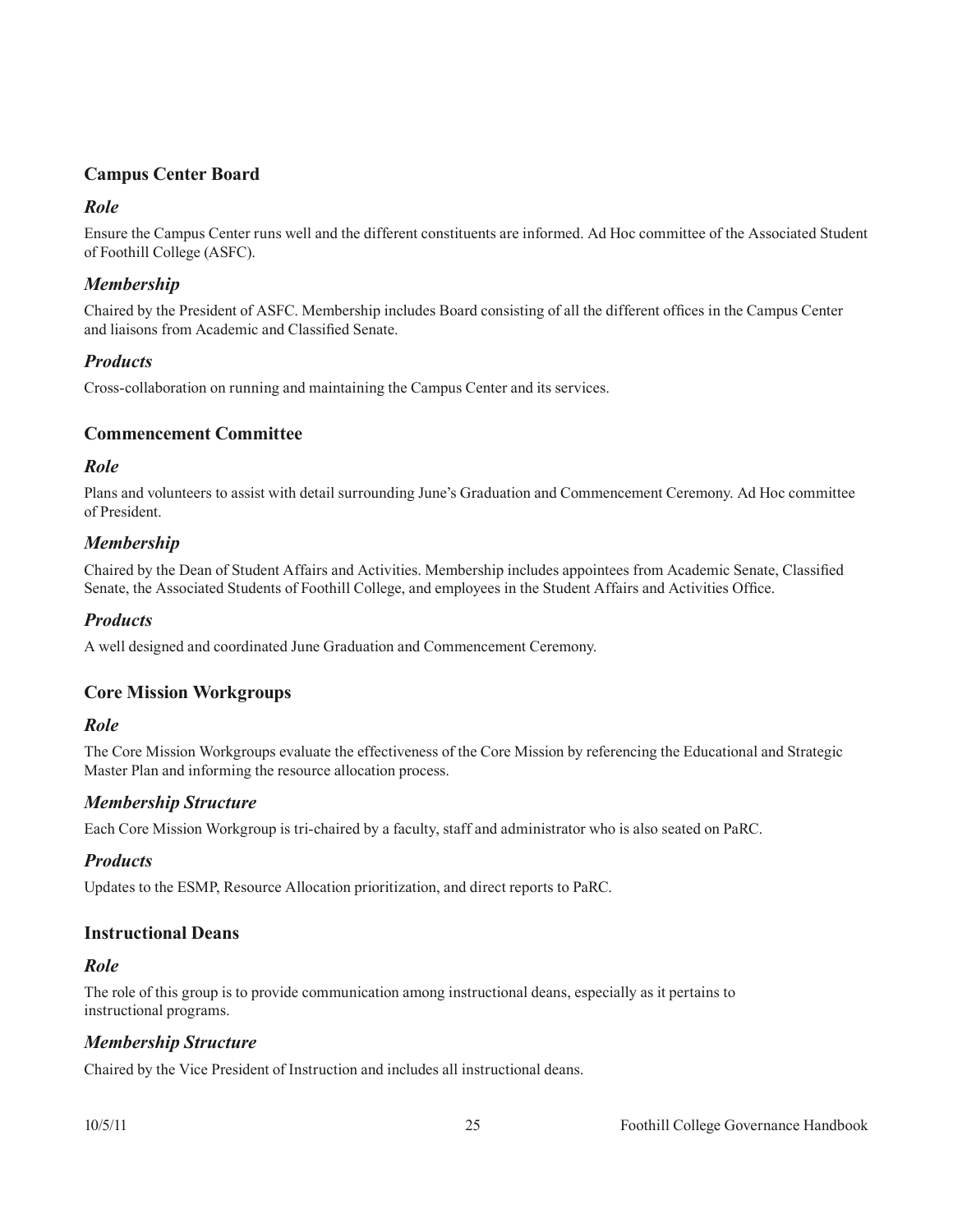#### *Products*

Problem solve and discuss operational issues such as curriculum and program compliance and regulations, enrollment management, developing new programs, and coordinating overlapping programs and services.

#### **President's Cabinet**

#### *Role*

Cabinet is responsible for discussing overall college operational issues and making recommendations to the president based on input from their areas.

#### *Membership Structure*

Chaired by the President and includes all the Vice Presidents, the Associate Vice Presidents, and the College Researcher.

#### *Products*

Decisions on operational issues.

#### **Scheduling Committee**

#### *Role*

Coordinate the scheduling and communication of class schedules.

#### *Membership*

Chaired by the Vice President of Educational Resources and Instruction and the Associate Vice President of Marketing. Membership includes an Academic Senate Appointee, the Scheduling Coordinator, the Curriculum Coordinator, a division dean and the Marketing Department.

#### *Products*

Produces the online and hardcopy of the College schedule and catalog.

#### **Scholarship Committee**

#### *Role*

Recruitment for and distribution of scholarship.

#### *Membership*

Chaired by the Director of Financial Aid. Membership includes Academic Senate appointees.

#### *Products*

Distribution of scholarship money to continuing, transferring, and career workforce students.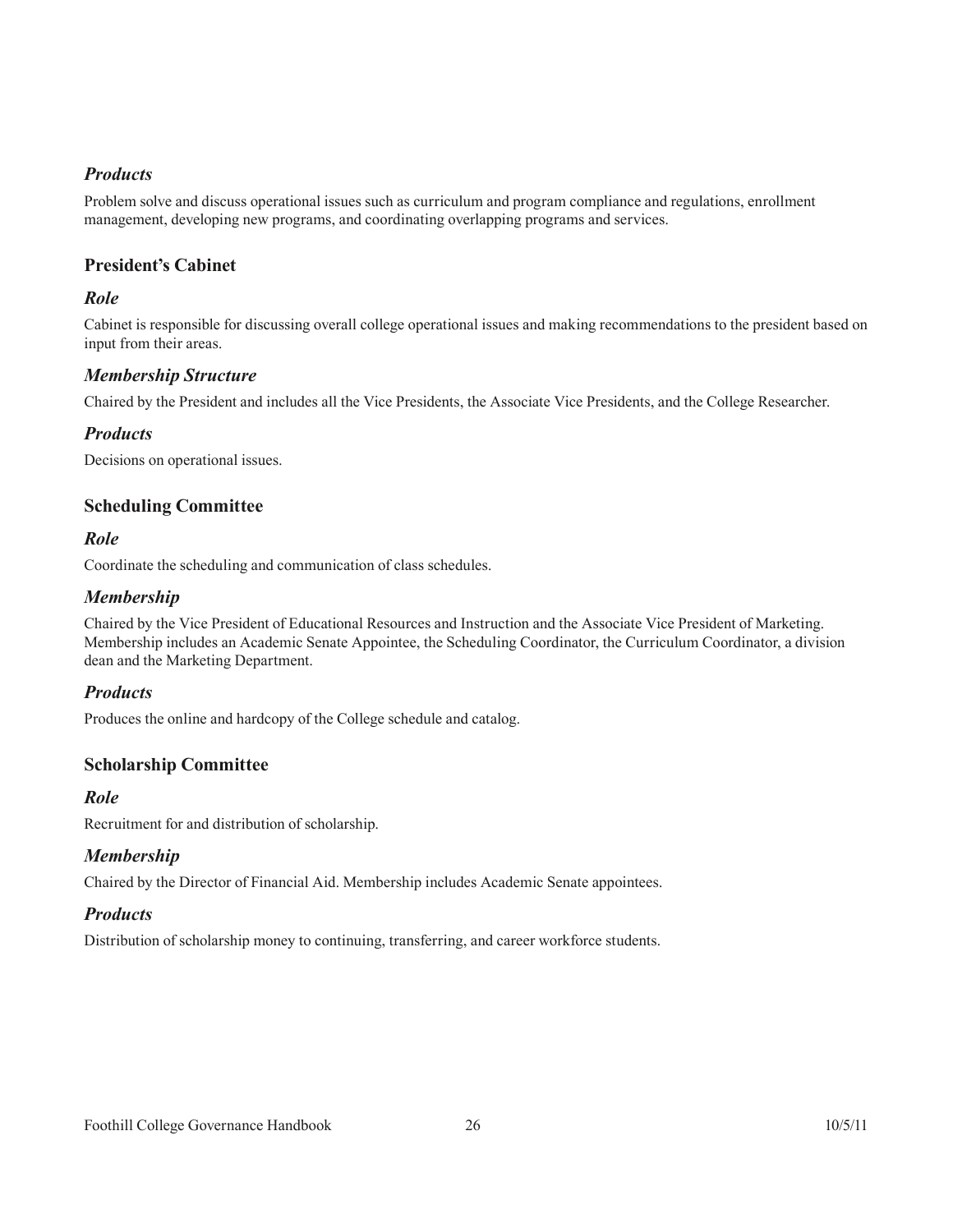## <span id="page-29-0"></span>**Subcommittees**

A permanent group convened by a standing committee or council designated to consider specific subjects in detail for recommendations back to the standing committee or council. The chair must be a member of the committee or council to which it reports. Other members need not be members of the committee to which it reports.

#### **Accreditation Steering/Planning Committee**

#### *Role*

Works with the Planning & Resource Council on accreditation planning. Subcommittee of the Planning & Resource Council.

#### *Membership Structure*

Chaired by the Accreditation Liaison Officer, the Academic Senate President, and the Classified Senate President. Membership includes appointees from the Academic Senate, Classified Senate, Associated Students of Foothill College, and President's Cabinet.

#### *Products*

Produces the accreditation timeline and planning committees, as well as the final report.

#### **Building and Grounds Committee**

#### *Role*

Works with the Sustainability Management Planning Committee and other campus groups to ensure the integrity of campus design, placement of signage, and other matters pertaining to campus beautification.

#### *Membership Structure*

Chaired by the Facilities Director. Membership includes appointees from the Academic Senate, Classified Senate, Associated Students of Foothill College, and President's Cabinet.

#### *Products*

Helps maintain the aesthetic beauty and structure of the physical campus.

#### **COOL (Committee on Online Learning)**

#### *Role*

The purpose of COOL is to establish policy and guidelines for online teaching and learning. Subcommittee of the Academic Senate.

#### *Membership Structure*

Chaired by an Academic Senate appointee. Membership includes Academic Senate faculty appointees.

#### *Products*

Produces guidelines for academic integrity, pedagogy, and other areas of interest for online instruction.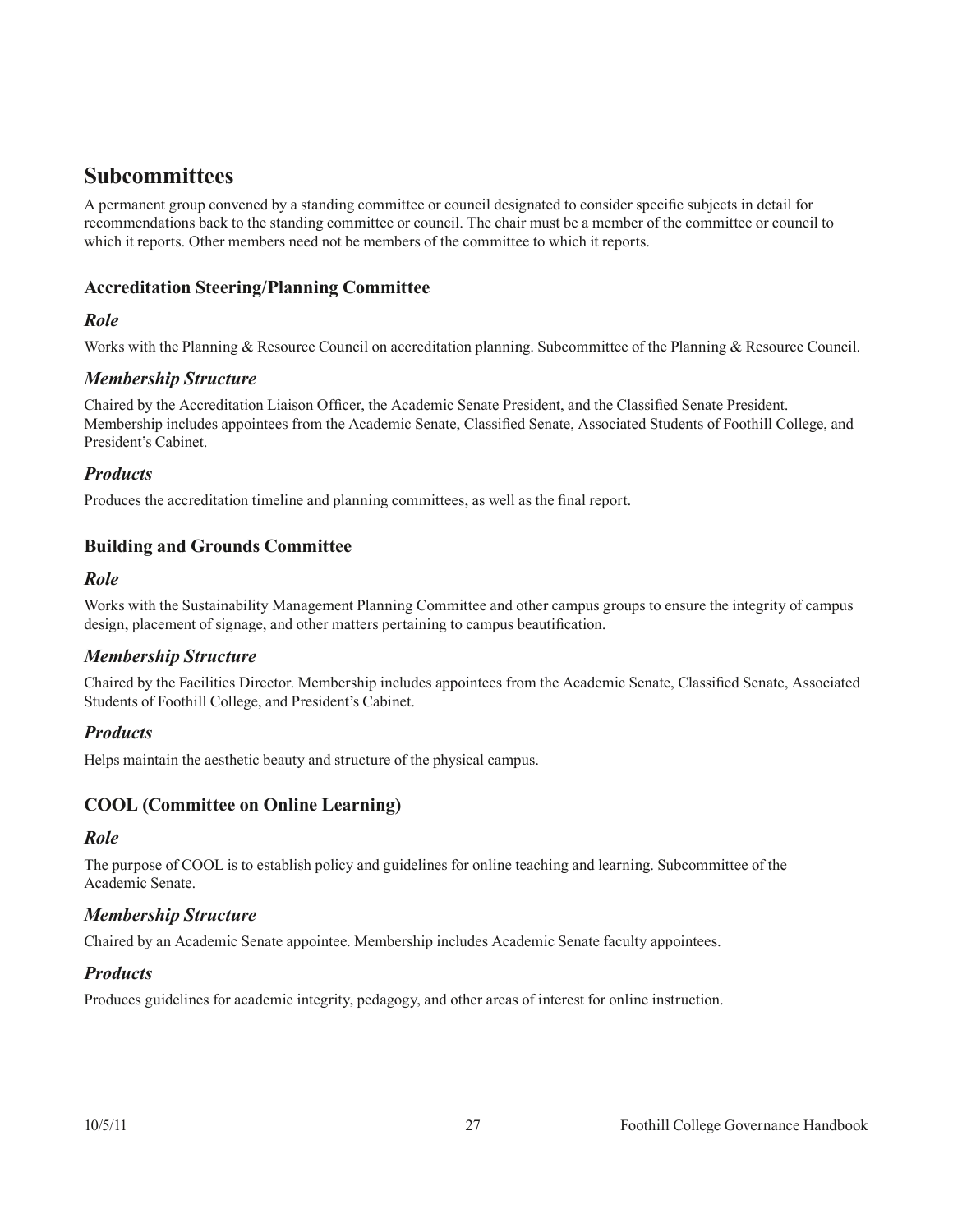#### **Faculty and Staff Professional Development**

#### *Role*

Provide recommendations to the Planning and Resource Council about professional development activities for employees. Oversee and integrate professional development efforts at Foothill for both faculty and staff. Subcommittee of Planning and Resource Council.

#### *Membership Structure*

Chaired by the Vice President of Instruction & Institutional Research. Membership includes appointees from the Academic Senate, Classified Senate, and President's Cabinet.

#### *Products*

Produces the Professional Development Master Plan.

#### **Program Planning Committee**

#### *Role*

Develops and evaluates the program planning and review processes. Subcommittee of the Academic Senate.

#### *Membership Structure*

Chaired by an Academic Senate appointee and the Vice President of Instruction & Institutional Research and includes an additional Academic Senate appointee, two Classified Senate appointees, an academic dean, the College Researcher, and the Student Learning Outcomes Coordinator.

#### *Products*

Disseminated program planning and review documentation, research data, and follow up reports.

#### **Staff Development Committee**

#### *Role*

Works with the Association of Classified Employees (ACE) established guidelines to allocate contracted travel and conference funds, and to collaborate with Classified Senate to develop and conduct programs for professional and personal classified staff development. Subcommittee of ACE and Classified Senate.

#### *Membership Structure*

Co-chaired by the Classified Senate President and ACE appointee. Membership includes the Classified Senate Executive Officers, and the Vice President of Instruction & Institutional Research.

#### *Products*

Oversees and integrates professional development opportunities for staff. Manages conference and travel funds for classified staff.

#### **Student Equity Committee**

#### *Role*

The purpose of the Student Equity Committee is to establish and approve student equity policy campus wide. Subcommittee of the Planning & Resource Council.

Foothill College Governance Handbook 28 10/5/11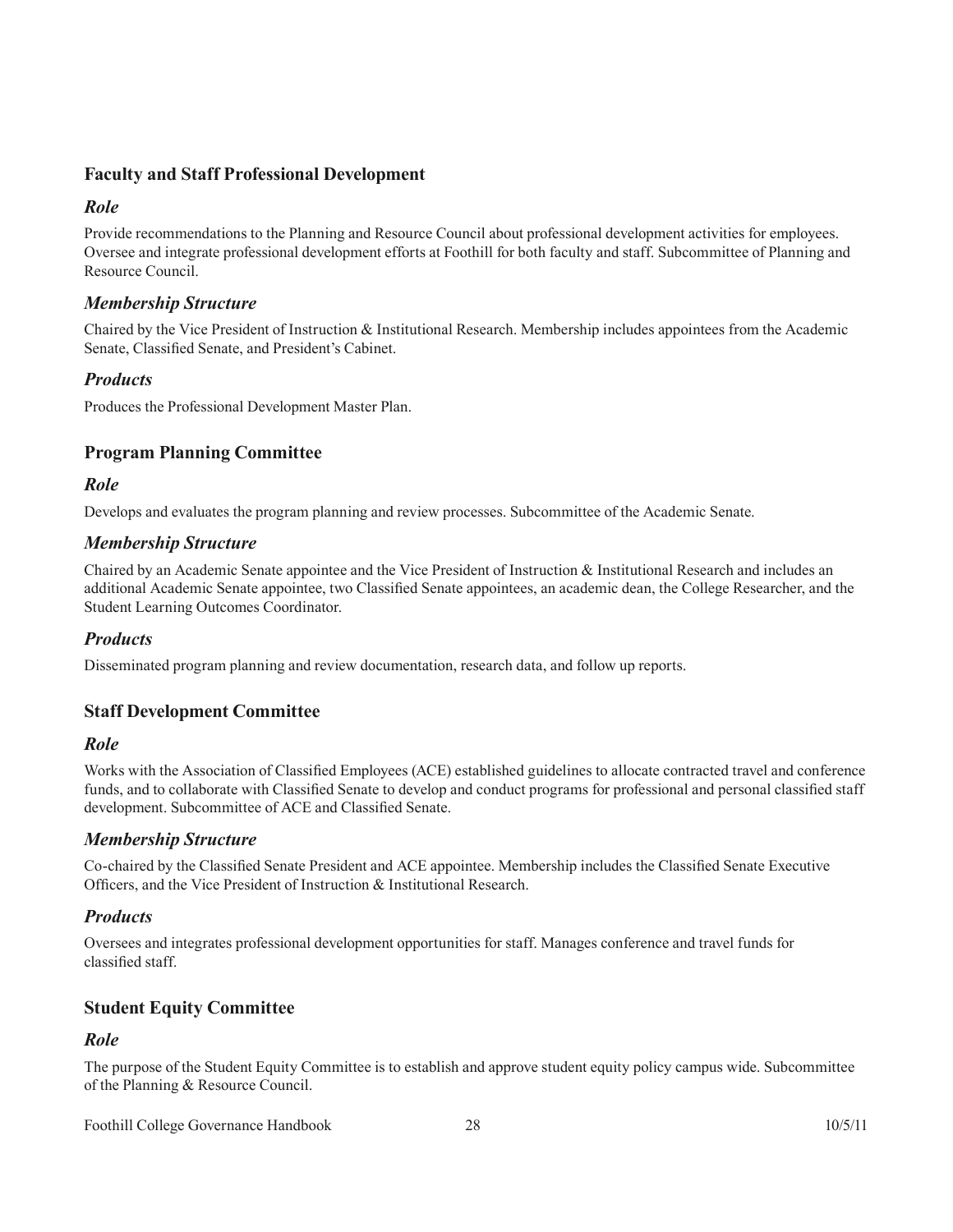#### <span id="page-31-0"></span>*Membership Structure*

Chaired by Vice President of Student Development and Instruction. Membership includes appointees from the Academic Senate, Classified Senate, Associated Students of Foothill College, and President's Cabinet.

#### *Products*

Produces the Student Equity Plan.

#### **Sustainability Management Planning Committee**

#### *Role*

Advises the Planning & Resource Council on sustainability and green issues around the campus. Coordinates sustainability efforts with the District and De Anza College. Subcommittee of the Planning & Resource Council.

#### *Membership Structure*

Chaired by the Sustainability Coordinator. Membership includes the facilities director and appointees from the Academic Senate, Classified Senate, Associated Students of Foothill College, and President's Cabinet.

#### *Products*

Produces the Sustainability Management Plan and the Carbon Action Commitment Plan.

#### **Technology Committee**

#### *Role*

Advises the Planning & Resource Council on technology planning. Works with constituents across campus to develop a comprehensive technology master plan. Subcommittee of the Planning & Resource Council.

#### *Membership Structure*

Chaired by the Associate Vice President of Marketing. Membership includes appointees from the Academic Senate, Classified Senate, Associated Students of Foothill College, and President's Cabinet.

#### *Products*

Produces the Technology Master Plan.

## **Ad Hoc Committees**

A working group or sub-group created by a council or operational committee to address and make recommendations on a particular subject. The members need not be from a council or committee. Ad hoc committees of a standing committees or governance groups report through the parent committee or group. In the case of stand-alone ad hoc committees, the college president must approve their charge and membership. The president is responsible for requesting input from governance group leaders in creating ad hoc committees and to seek appointment of members from the appropriate governance leaders. Standalone ad hoc committees report to the president.

### **Taskforces**

A constituency-represented group specifically convened by and reporting to PaRC or to the President (or President's designee) to address a special college-wide subject/issue and meets until the subject/issue is resolved.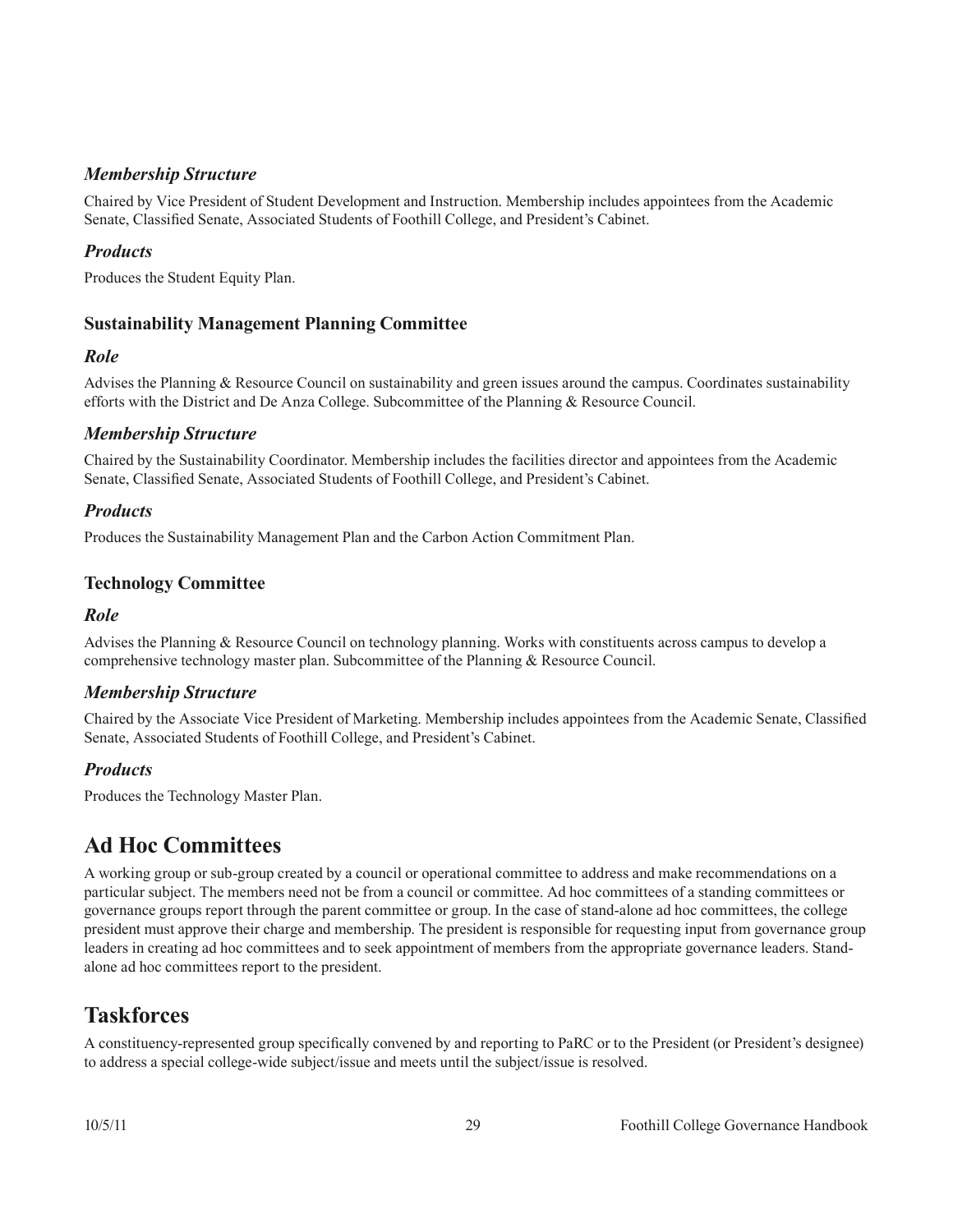#### <span id="page-32-0"></span>**Educational and Strategic Master Plan Task Force**

#### *Role*

Supports the development of the Educational Master Plan and Educational and Strategic Master Plans. Upon completion of these plans, the taskforce will disband. A taskforce of the Planning and Resource Council.

#### *Membership*

Chaired by the Vice President of Instruction & Institutional Research. Membership includes two Academic Senate appointees, two Classified Senate appointees, one Associated Students of Foothill College appointee, one dean or director, and the College Researcher.

#### *Products*

Produces the Educational Master Plan and Educational and Strategic Master Plans.

#### **Integrated Planning and Budget Taskforce**

#### *Role*

Assist PaRC in conducting a self-assessment of the planning and budget process.

#### *Membership:*

Chaired by the Vice President of Instruction and Institutional Research. Membership includes PaRC and Core Mission participants.

#### *Products:*

Convened each summer, the IP&B Taskforce produces recommendations and updates to the governance structure based on assessment results.

## **Bargaining Units**

Faculty, staff, and administrators are represented by a number of different bargaining units across the college and district. Membership structure, goals, and procedures vary among the different units. Please contact individual bargaining units for specific information about that unit.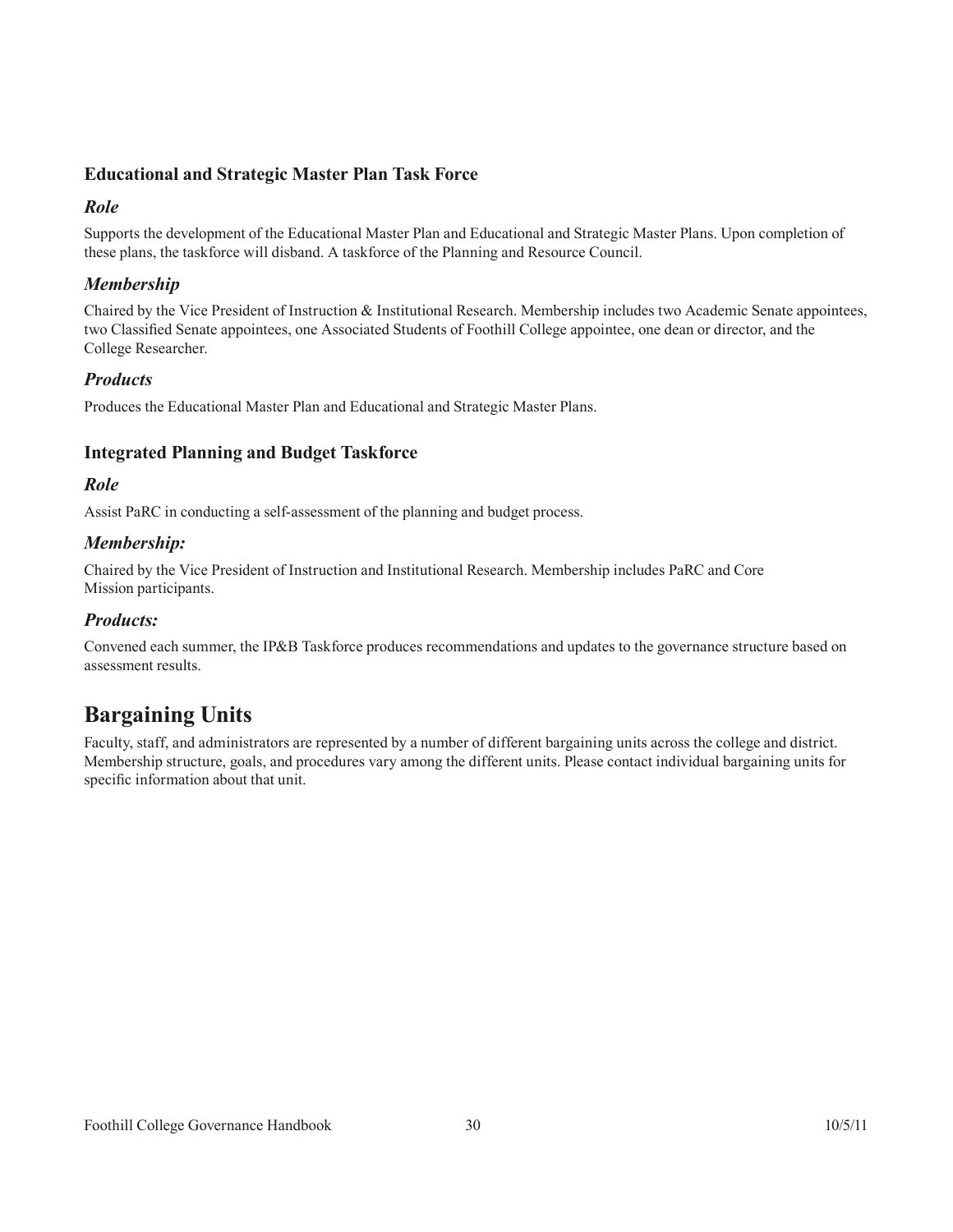## **Appendices**

### <span id="page-33-0"></span>**California Administrative Code**

#### **Cal. Admin. Code tit. 5, § 53200**

BARCLAYS OFFICIAL CALIFORNIA CODE OF REGULATIONS TITLE 5. EDUCATION DIVISION 6. CALIFORNIA COMMUNITY COLLEGES CHAPTER 4. EMPLOYEES SUBCHAPTER 2. CERTIFICATED POSITIONS ARTICLE 2. ACADEMIC SENATES This database is current through 7/24/09, Register 2009, No. 30

#### **§ 53200. Definitions**

For the purpose of this Subchapter:

- (a) "Faculty" means those employees of a community college district who are employed in positions that are not designated as supervisory or management for the purposes of Article 5 (commencing with Section 3540) of Chapter 10.7 of Division 4 of Title 1 of the Government Code, and for which minimum qualifications for hire are specified by the Board of Governors.
- (b) "Academic senate," "faculty council," and "faculty senate" means an organization formed in accordance with the provisions of this Subchapter whose primary function, as the representative of the faculty, is to make recommendations to the administration of a college and to the governing board of a district with respect to academic and professional matters. For purposes of this Subchapter, reference to the term "academic senate" also constitutes reference to "faculty council" or "faculty senate."
- (c) "Academic and professional matters" means the following policy development and implementation matters:
	- (1) curriculum, including establishing prerequisites and placing courses within disciplines;
	- (2) degree and certificate requirements;
	- (3) grading policies;
	- (4) educational program development;
	- (5) standards or policies regarding student preparation and success;
	- (6) district and college governance structures, as related to faculty roles;
	- (7) faculty roles and involvement in accreditation processes, including self-study and annual reports;
	- (8) policies for faculty professional development activities;
	- (9) processes for program review;
	- (10) processes for institutional planning and budget development; and
	- (11) other academic and professional matters as are mutually agreed upon between the governing board and the academic senate.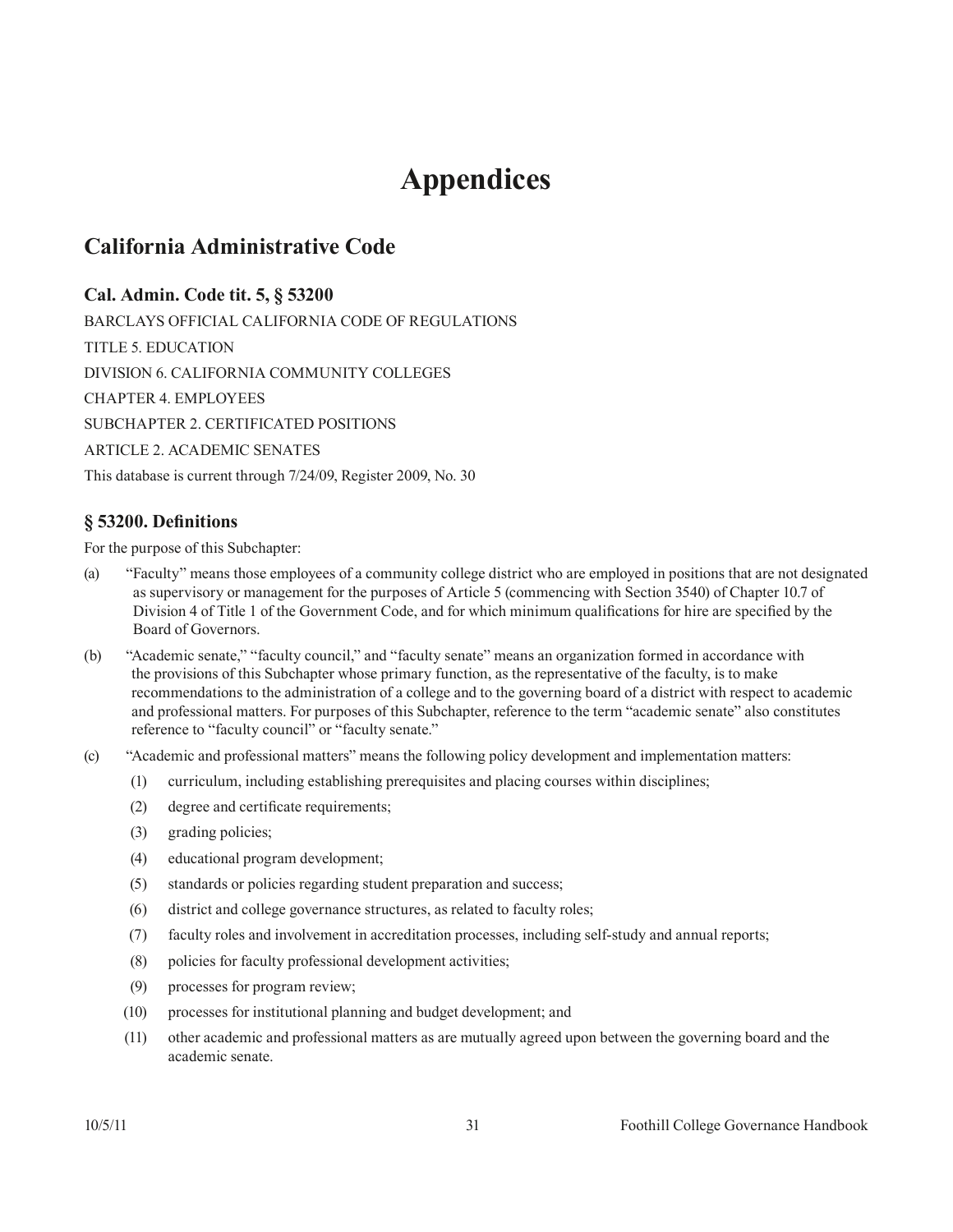- <span id="page-34-0"></span>(d) "Consult collegially" means that the district governing board shall develop policies on academic and professional matters through either or both of the following methods, according to its own discretion:
	- (1) relying primarily upon the advice and judgment of the academic senate; or
	- (2) agreeing that the district governing board, or such representatives as it may designate, and the representatives of the academic senate shall have the obligation to reach mutual agreement by written resolution, regulation, or policy of the governing board effectuating such recommendations.

Note: Authority cited: Sections 66700 and 70901, Education Code. Reference: Sections 70901 and 70902, Education Code.

#### **HISTORY**

- 1. Amendment of NOTE filed 11-4-77; effective thirtieth day thereafter (Register 77, No. 45).
- 2. Amendment of NOTE filed 4-27-83; effective thirtieth day thereafter (Register 83, No. 18).
- 3. Amendment filed 10-30-90 with Secretary of State by Board of Governors, California Community Colleges; operative 11-30-90 (Register 90, No. 49). Submitted to OAL for printing only pursuant to Education Code section 70901.5(b).
- 4. Relocation of article 2 heading filed 5-15-93; operative 6-4-93 (Register 93, No. 25).
- 5. Amendment filed 9-6-94; operative 10-6-94. Submitted to OAL for printing only pursuant to Education Code section 70901.5 (Register 94, No. 38).

## **Cal. Admin. Code tit. 5, § 51023.5**

BARCLAYS OFFICIAL CALIFORNIA CODE OF REGULATIONS

TITLE 5. EDUCATION

DIVISION 6. CALIFORNIA COMMUNITY COLLEGES

CHAPTER 2. COMMUNITY COLLEGE STANDARDS

SUBCHAPTER 1. MINIMUM CONDITIONS

This database is current through 7/24/09, Register 2009, No. 30

#### **§ 51023.5. Staff**

- (a) The governing board of a community college district shall adopt policies and procedures that provide district and college staff the opportunity to participate effectively in district and college governance. At minimum, these policies and procedures shall include the following:
	- (1) Definitions or categories of positions or groups of positions other than faculty that compose the staff of the district and its college(s) that, for the purposes of this section, the governing board is required by law to recognize or chooses to recognize pursuant to legal authority. In addition, for the purposes of this section, management and nonmangement positions or groups of positions shall be separately defined or categorized.
	- (2) Participation structures and procedures for the staff positions defined or categorized.
	- (3) In performing the requirements of subsections (a)(1) and (2), the governing board or its designees shall consult with the representatives of existing staff councils, committees, employee organizations, and other such bodies. Where no groups or structures for participation exist that provide representation for the purposes of this section for particular groups of staff, the governing board or its designees, shall broadly inform all staff of the policies and procedures being developed, invite the participation of staff, and provide opportunities for staff to express their views.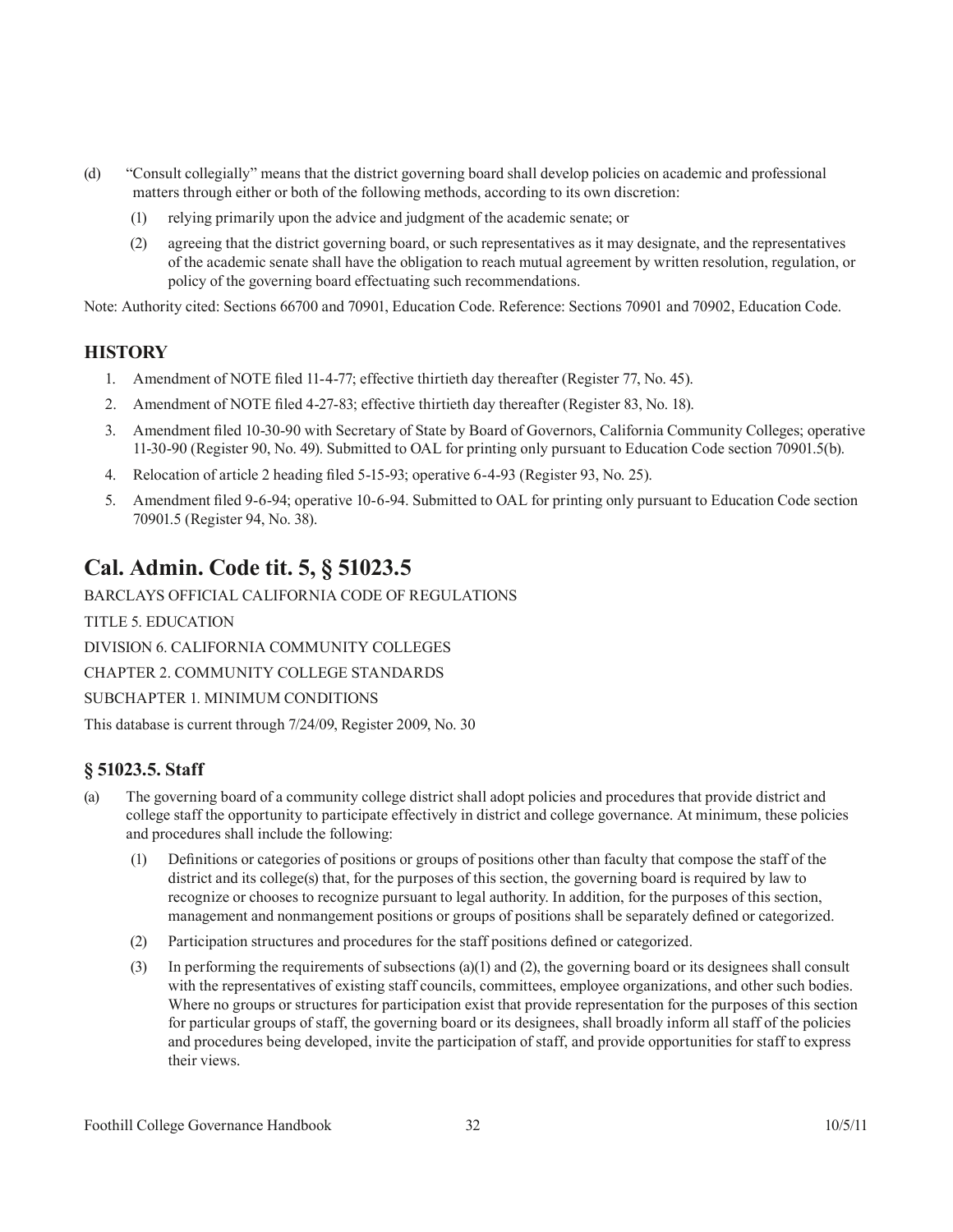- (4) Staff shall be provided with opportunities to participate in the formulation and development of district and college policies and procedures, and in those processes for jointly developing recommendations for action by the governing board, that the governing board reasonably determines, in consultation with staff, have or will have a significant effect on staff.
- (5) Except in unforeseeable, emergency situations, the governing board shall not take action on matters significantly affecting staff until it has provided staff an opportunity to participate in the formulation and development of those matters through appropriate structures and procedures as determined by the governing board in accordance with the provisions of this Section.
- (6) The policies and procedures of the governing board shall ensure that the recommendations and opinions of staff are given every reasonable consideration.
- (7) When a college or district task force, committee, or other governance group, is used to consult with staff regarding implementation of this section or to deal with other issues which have been determined to significantly affect staff pursuant to subdivision (a)(4), the appointment of staff representatives shall be made as follows:
	- (A) The exclusive representative shall appoint representatives for the respective bargaining unit employees, unless the exclusive representative and the governing board mutually agree in a memorandum of understanding to an alternative appointment process.
	- (B) Where a group of employees is not represented by an exclusive agent, the appointment of a representative of such employees on any task force, committee or governance group shall be made by, or in consultation with, any other councils, committees, employee organizations, or other staff groups that the governing board has officially recognized in its policies and procedures for staff participation.
	- (C) When the task force, committee or governance group will deal with issues outside the scope of collective bargaining, any other council, committee or staff group, other than an exclusive agent, that the governing board has officially recognized in its policies and procedures for staff participation may be allowed to designate an additional representative. These organizations shall not receive release time, rights, or representation on such task forces, committees, or other governance groups exceeding that offered to the exclusive representative of classified employees.
	- (D) In all cases, representatives shall be selected from the category that they represent.
- (b) In developing and carrying out policies and procedures pursuant to subsection (a), the district governing board shall ensure that its actions do not dominate or interfere with the formation or administration of any employee organization, or contribute financial or other support to it, or in any way encourage employees to join any organization in preference to another. In addition, in order to comply with Government Code sections 3540, et seq., such procedures for staff participation shall not intrude on matters within the scope of representation under section 3543.2 of the Government Code. Governing boards shall not interfere with the exercise of employee rights to form, join, and participate in the activities of employee organizations of their own choosing for the purpose of representation on all matters of employeremployee relations. Nothing in this section shall be construed to impinge upon or detract from any negotiations or negotiated agreements between exclusive representatives and district governing boards. It is the intent of the Board of Governors to respect lawful agreements between staff and exclusive representatives as to how they will consult, collaborate, share, or delegate among themselves the responsibilities that are or may be delegated to staff pursuant to these regulations.
- (c) Nothing in this section shall be construed to impinge upon the policies and procedures governing the participation rights of faculty and students pursuant to sections 53200-53204, and section 51023.7, respectively.
- (d) The governing board of a community college district shall comply substantially with the provisions of this section.

Note: Authority cited: Section 70901, Education Code. Reference: Sections 70901, 70901.2 and 70902, Education Code; and Sections 3540 et seq., Government Code.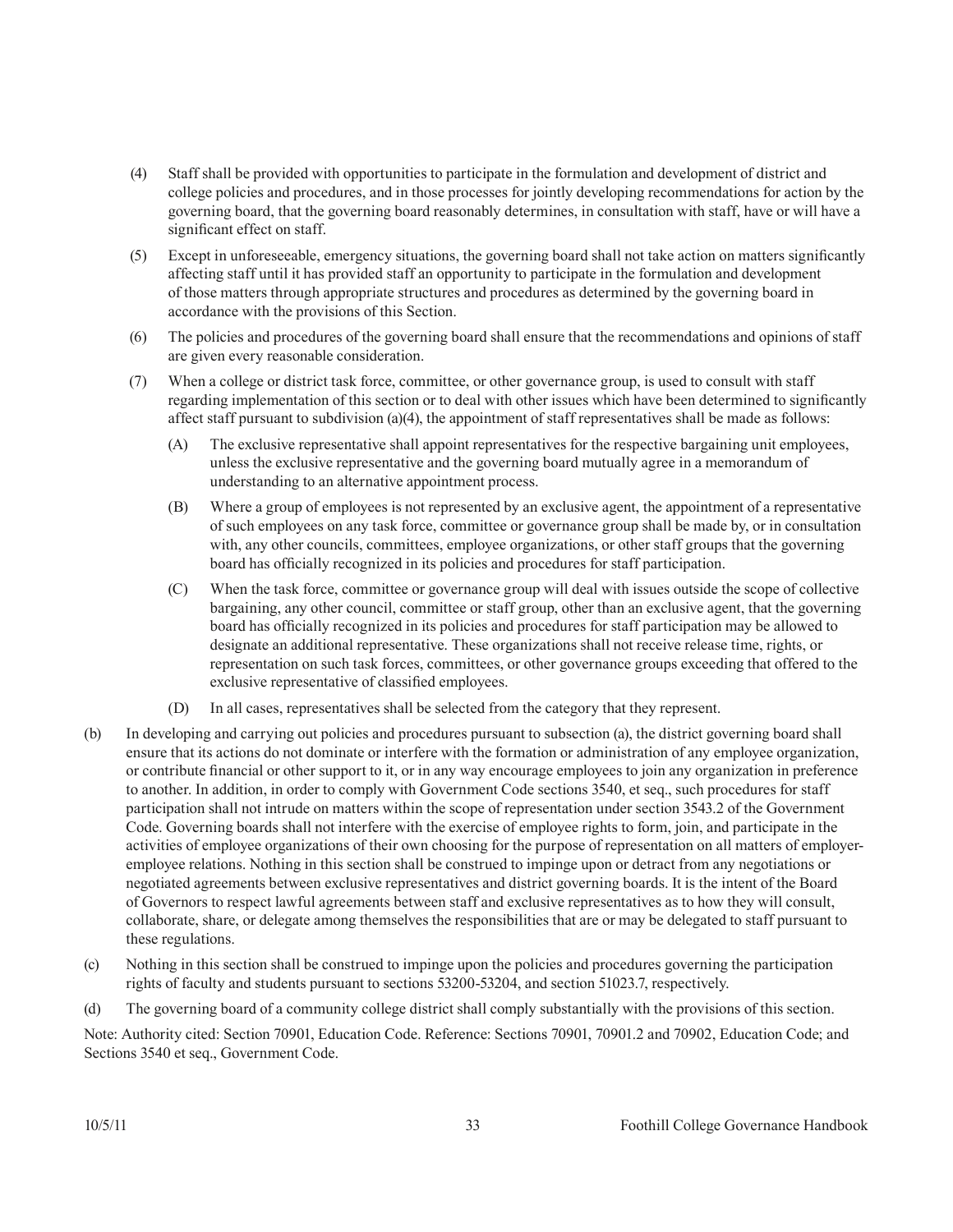#### <span id="page-36-0"></span>**HISTORY**

- 1. New section filed 3-12-91 by Board of Governors of California Community Colleges with the Secretary of State operative 4-5-91. Submitted to OAL for printing only pursuant to Education Code section 70901.5(b), (Register 91, No. 23).
- 2. Editorial correction of printing error in subsection (b) and HISTORY 1. (Register 91, No. 43).
- 3. Amendment of subsections (a)(1), (a)(3), (a)(5), (a)(7), (b), (c) and (d) filed 9-6-94; operative 10-6-94. Submitted to OAL for printing only pursuant to Education Code section 70901.5 (Register 94, No. 38).
- 4. Amendment of section and Note filed 5-16-2003; operative 6-15-2003. Submitted to OAL for printing only pursuant to Education Code section70901.5 (Register 2003, No. 27).

### **Cal. Admin. Code tit. 5, § 51023.7**

BARCLAYS OFFICIAL CALIFORNIA CODE OF REGULATIONS

TITLE 5. EDUCATION

DIVISION 6. CALIFORNIA COMMUNITY COLLEGES

CHAPTER 2. COMMUNITY COLLEGE STANDARDS

SUBCHAPTER 1. MINIMUM CONDITIONS

This database is current through 7/24/09, Register 2009, No. 30

#### **§ 51023.7. Students**

- (a) The governing board of a community college district shall adopt policies and procedures that provide students the opportunity to participate effectively in district and college governance. Among other matters, said policies and procedures shall include the following:
	- (1) Students shall be provided an opportunity to participate in formulation and development of district and college policies and procedures that have or will have a significant effect on students. This right includes the opportunity to participate in processes for jointly developing recommendations to the governing board regarding such policies and procedures.
	- (2) Except in unforeseeable, emergency situations, the governing board shall not take action on a matter having a significant effect on students until it has provided students with an opportunity to participate in the formulation of the policy or procedure or the joint development of recommendations regarding the action.
	- (3) Governing board procedures shall ensure that at the district and college levels, recommendations and positions developed by students are given every reasonable consideration.
	- (4) For the purpose of this Section, the governing board shall recognize each associated student organization or its equivalent within the district as provided by Education Code Section 76060, as the representative body of the students to offer opinions and to make recommendations to the administration of a college and to the governing board of a district with regard to district and college policies and procedures that have or will have a significant effect on students. The selection of student representatives to serve on college or district committees, task forces, or other governance groups shall be made, after consultation with designated parties, by the appropriate officially recognized associated student organization(s) within the district.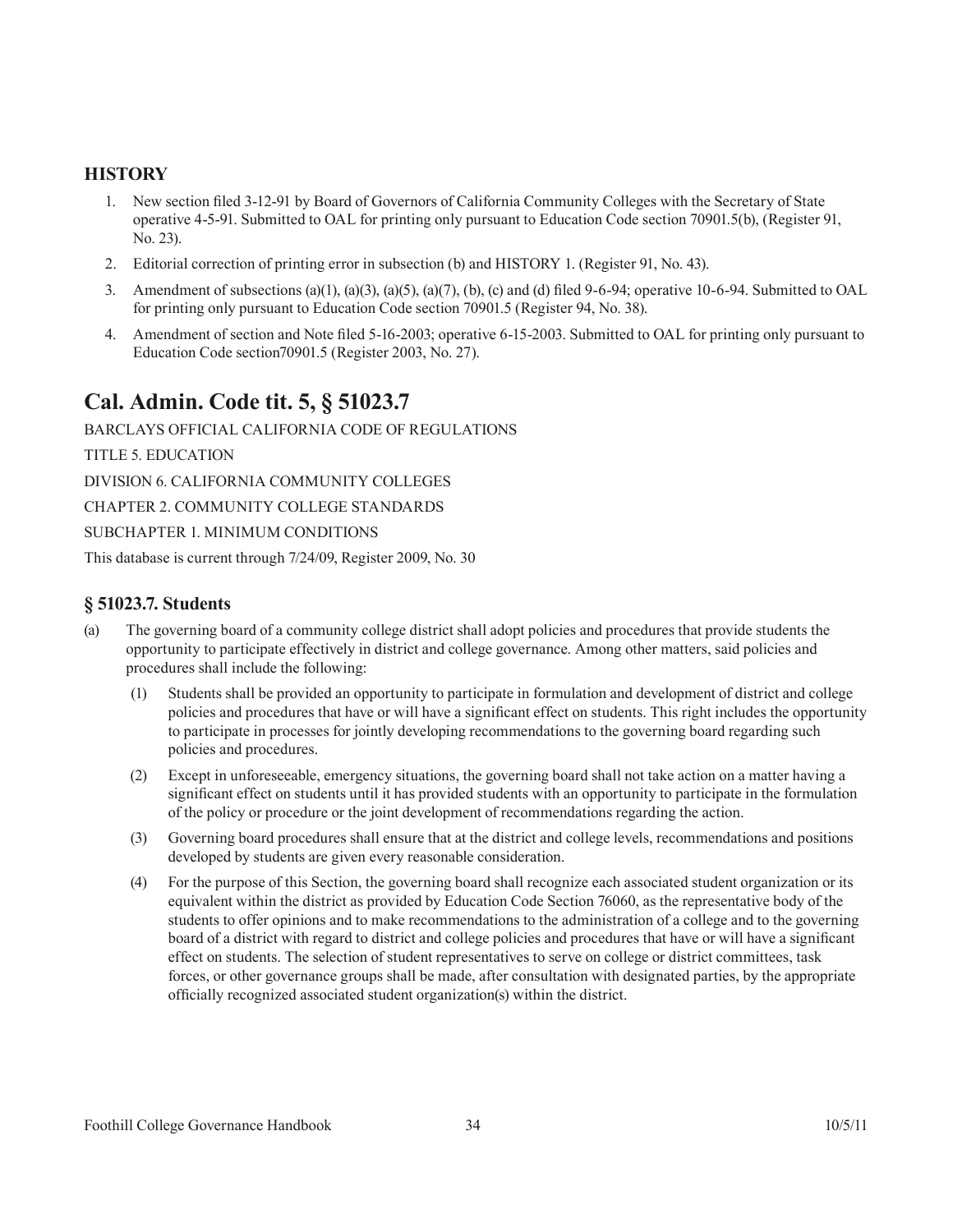- (b) For the purposes of this Section, district and college policies and procedures that have or will have a "significant effect on students" includes the following:
	- (1) grading policies;
	- (2) codes of student conduct;
	- (3) academic disciplinary policies;
	- (4) curriculum development;
	- (5) courses or programs which should be initiated or discontinued;
	- (6) processes for institutional planning and budget development;
	- (7) standards and policies regarding student preparation and success;
	- (8) student services planning and development;
	- (9) student fees within the authority of the district to adopt; and
	- (10) any other district and college policy, procedure, or related matter that the district governing board determines will have a significant effect on students.
- (c) The governing board shall give reasonable consideration to recommendations and positions developed by students regarding district and college policies and procedures pertaining to the hiring and evaluation of faculty, administration, and staff.
- (d) Nothing in this Section shall be construed to impinge upon the due process rights of faculty, nor to detract from any negotiations or negotiated agreements between collective bargaining agents and district governing boards. It is the intent of the Board of Governors to respect agreements between academic senates and collective bargaining agents as to how they will consult, collaborate, share or delegate among themselves the responsibilities that are or may be delegated to academic senates pursuant to the regulations on academic senates contained in Sections 53200-53206.
- (e) The governing board of a community college district shall comply substantially with policies and procedures adopted in accordance with this Section.

Note: Authority cited: Sections 66700 and 70901(b)(1)(E), Education Code. Reference: Sections 70901 (b)(1)(E), 70902(b)(7) and 76060, Education Code.

#### **HISTORY**

- 1. New section filed 3-12-91 by Board of Governors of California Community Colleges with the Secretary of State; operative 4-5-91. Submitted to OAL for printing only pursuant to Education Code section 70901.5(b) (Register 91, No. 23).
- 2. Editorial correction of printing errors in subsections (a) and (b) and HISTORY 1 (Register 91, No. 43).
- 3. Amendment of subsections (a)(2), (a)(4), (b), (b)(10), (d) and (e) filed 9-6-94; operative 10-6-94. Submitted to OAL for printing only pursuant to Education Code section 70901.5 (Register 94, No. 38).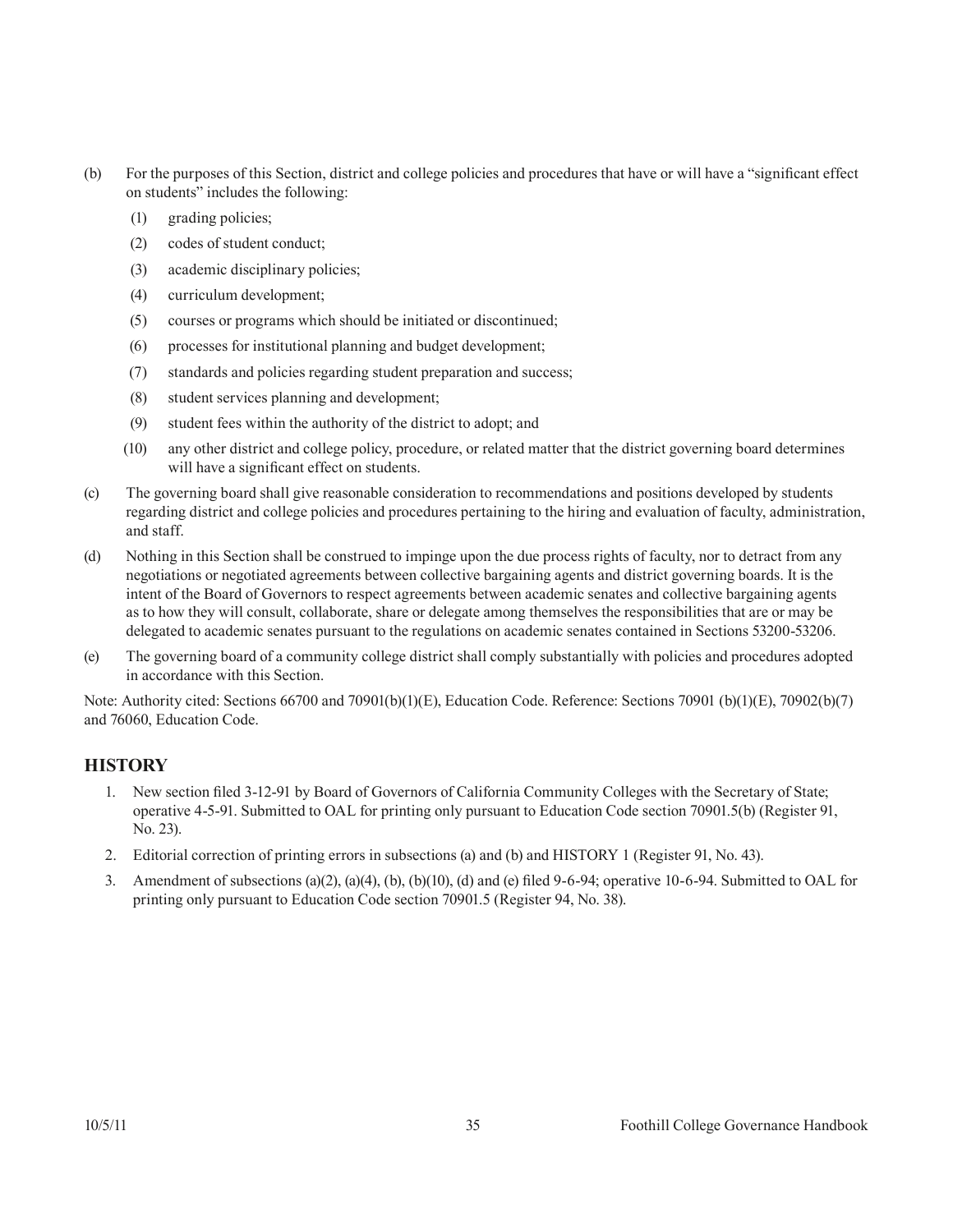## <span id="page-38-0"></span>**Foothill De-Anza Community College District Board Policies**

### **Student Role in Governance 2222**

The Board recognizes that students should have an opportunity to participate in matters of governance and access to governance mechanisms that allow them to express their opinions at both the campus and district level in accordance with Title V Section 51023.7.

To foster participation in governance, students shall be accorded membership on district and college governance committees, and (when appropriate) task forces, and similar groups.

To influence the deliberative process student members of the various district and college governance bodies, other than the district governing board, shall be granted the same rights and privileges generally held by other members

Opportunity for student participation in governance shall be maximized through reasonable accommodation of time and resources. To facilitate student attendance, the prior commitments of all members of any given committee shall receive equal consideration in scheduling meetings.

The district and colleges shall provide appropriate means (i.e., in-service training and/or orientations as needed) to strengthen student knowledge and understanding of governance issues in order to increase student preparedness, to foster greater selfconfidence in student leadership roles, and to enhance student credibility.

Student representatives who serve on district or college committees, task forces, or other governance bodies shall be recommended, or where appropriate, appointed by the associated student organizations in accordance with their Constitutions and By Laws.

Students have direct access to the board in the hearing section of every board meeting, during discussions of agenda items, and, in addition, shall make use of the Student Trustee's role in the governance process.

Students shall maintain the scholastic standards of the college while serving in governance capacities. Student representatives are expected to work within the established guidelines of the participatory governance process.

Title V California Code §51023.7

Approved 2/8/93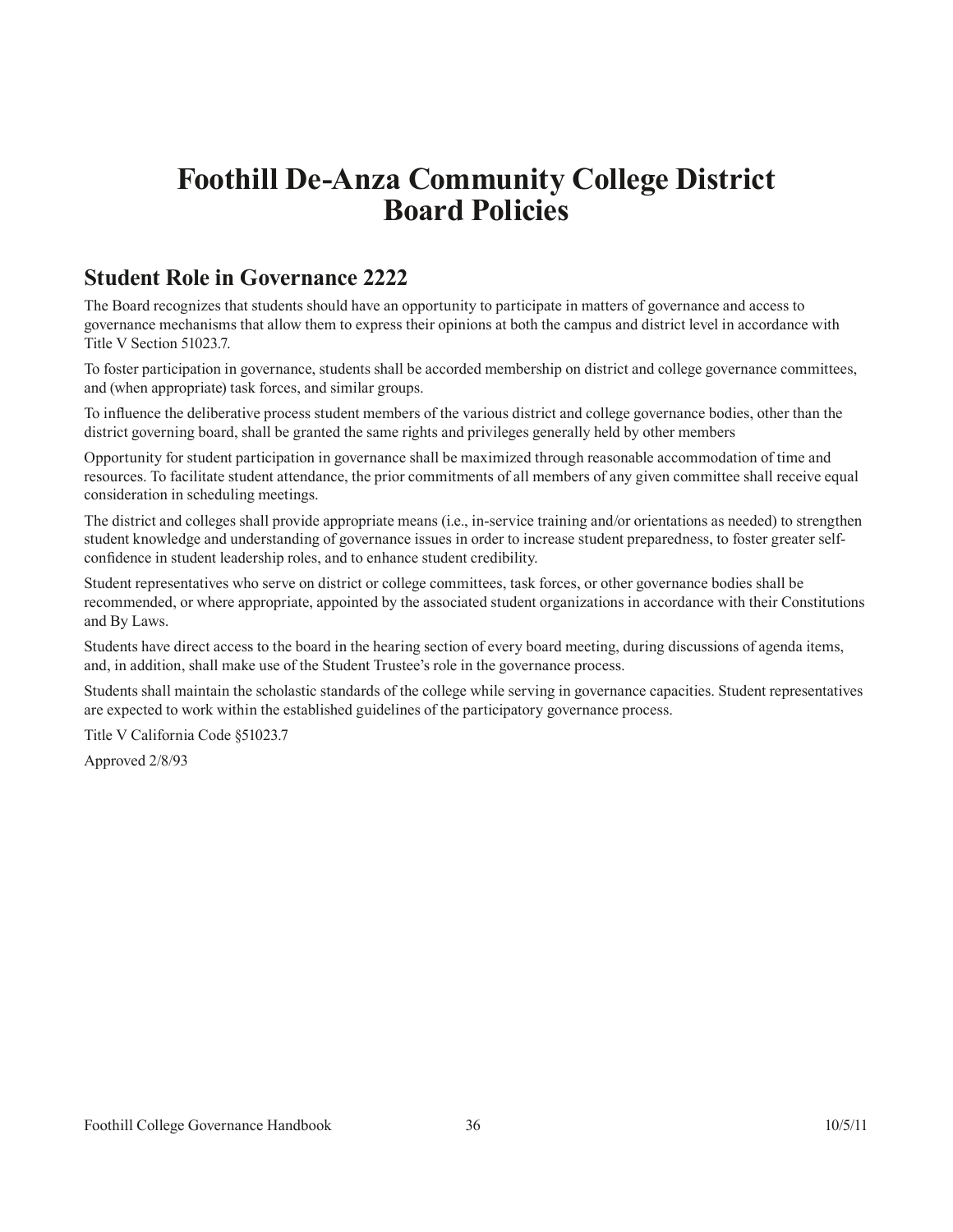## <span id="page-39-0"></span>**Role of the Academic Senate in Academic and Professional Matters 2223**

As outlined in Title V regulations, the Board of Trustees remains the body ultimately responsible for the policies of the District. In the execution of that responsibility, the Board recognizes its obligation under Title V regulations to "consult collegially" with the Academic Senate on "academic and professional matters." In that spirit, an assumption common to these recommendations is that there are aspects in the operation of the District which are largely in the domain of faculty and others which largely are not.

There are also areas of concern which are the responsibility of both faculty and administration. Areas of "academic and professional matters" include the following:

- 1. Curriculum, including the establishment of prerequisites and placing courses within disciplines;
- 2. Degree and Certificate requirements;
- 3. Grading policies;
- 4. Educational program development;
- 5. Standards regarding student preparation and success;
- 6. Governance structures as related to faculty roles;
- 7. Faculty involvement in Accreditation;
- 8. Policies for Faculty professional development activities;
- 9. Policies for Program Review;
- 10. Processes for Institutional planning and budget development, and;
- 11. Other academic and professional matters as mutually agreed upon between the governing board and the academic senate.

Consultation process for academic and professional matters:

|                | Area                                                                                       | <b>Joint Development</b>                                                                                               | <b>Primary Reliance</b> |
|----------------|--------------------------------------------------------------------------------------------|------------------------------------------------------------------------------------------------------------------------|-------------------------|
|                | Curriculum                                                                                 |                                                                                                                        | X                       |
| $2_{\cdot}$    | General Ed. and Program Specific                                                           |                                                                                                                        | X                       |
|                | Units for degree                                                                           | $\mathbf{X}$                                                                                                           |                         |
|                | Grading policies                                                                           |                                                                                                                        | X                       |
| 3.             | <b>Educational Program Development</b>                                                     | $\mathbf{X}$                                                                                                           |                         |
| 4.             | Standards regarding student preparation and success                                        |                                                                                                                        | X                       |
| 5 <sub>1</sub> | Governance structures as related to faculty roles                                          | X                                                                                                                      |                         |
| 6.             | Faculty involvement in accreditation                                                       | $\mathbf{X}$                                                                                                           |                         |
|                | Policies for faculty professional development activities other<br>than contractual aspects |                                                                                                                        | X                       |
| 8.             | Policies for Program Review                                                                | X                                                                                                                      |                         |
| 9.             | Processes for institutional planning and budget development                                | X                                                                                                                      |                         |
|                | 10. Other Academic and Professional Issues                                                 | Whether primary reliance or joint development to be determined on an<br>individual basis by the Board or its designee. |                         |

Title V California Code §53200 Approved 6/7/93 Amended 5/1/95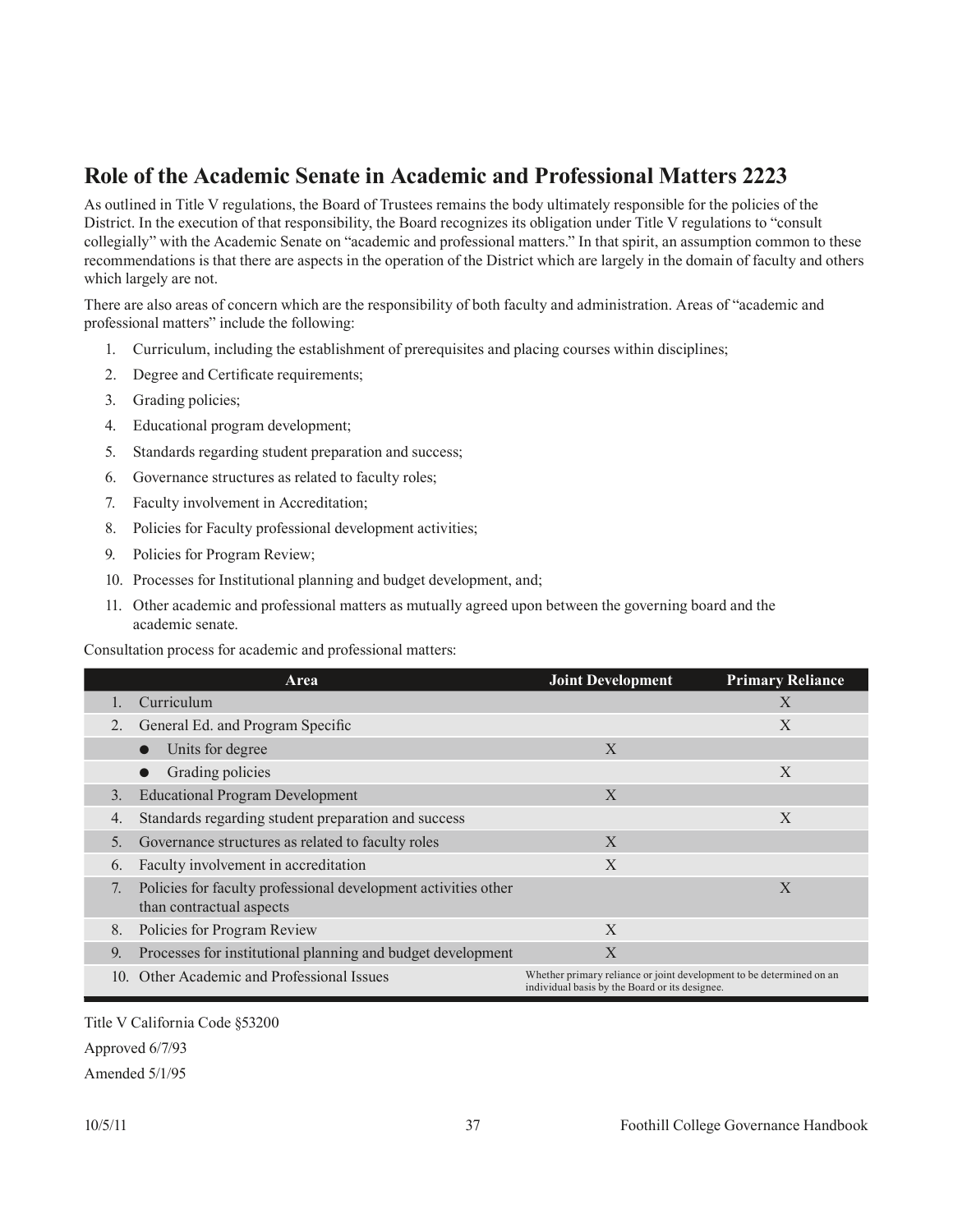## <span id="page-40-0"></span>**Role of Classified Staff in Governance 2224**

The Board of Trustees shall ensure that all classified staff be given the opportunity to participate in district and college governance as outlined in Title 5, section 51023.5.

Before the Board of Trustees takes action on matters significantly affecting classified staff, except in unforeseeable, emergency situations, the classified staff shall have input on formulation and development of those matters.

To provide opportunity to influence the deliberative process and encourage improved policies and recommendations, classified staff representatives to the various district and college governance bodies shall be granted the same rights and privileges provided to all other representatives.

The district and colleges shall provide appropriate means (e.g., training and/or orientations) to strengthen classified staff knowledge and understanding of governance issues.

Appointment of classified staff representatives to serve on district and college task forces, committees, or other governance groups shall be made by the Classified Senates and the classified collective bargaining units. Representatives will be fully accountable to their appointing organization.

Classified staff representatives are expected to work within the established guidelines of the participatory governance process.

Approved 7/19/99